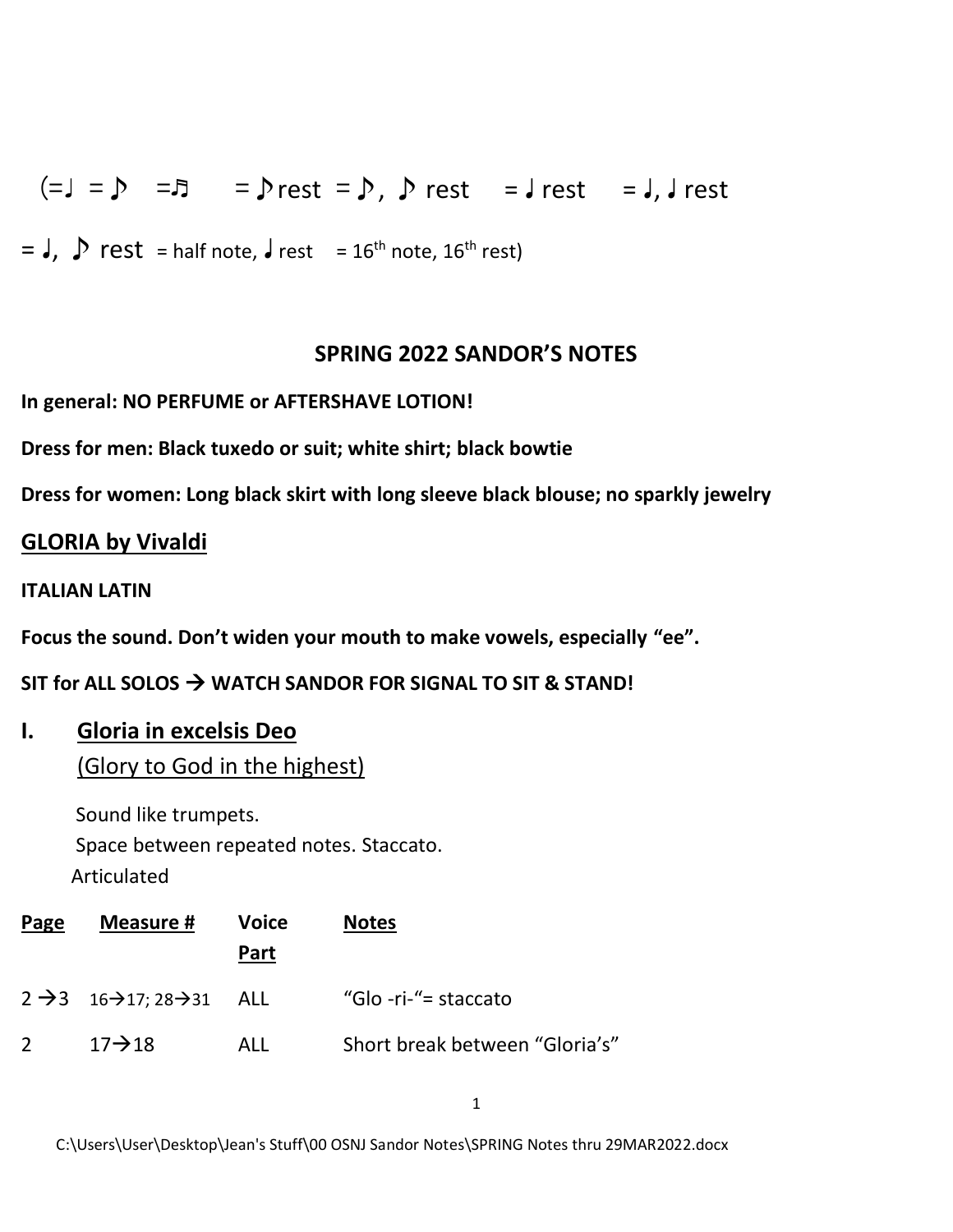| <b>Page</b>      | Measure #           | <b>Voice</b><br><b>Part</b> | <b>Notes</b>                                                                 |
|------------------|---------------------|-----------------------------|------------------------------------------------------------------------------|
| $\overline{2}$   | 23, 27              | <b>ALL</b>                  | "De-o" pronounced "DEH-o" no sliding (NOT day-yo!).                          |
| 3                | $28 \rightarrow 32$ | <b>ALL</b>                  | Articulated. Break between <b>every 2</b> "Gloria's"                         |
| 3                | $36 \rightarrow 37$ | <b>ALL</b>                  | TURN PAGE BEFORE SINGING measure 38.                                         |
| $3\rightarrow 4$ | $38 \rightarrow 39$ | <b>ALL</b>                  | NO BREATH BETWEEN "Gloria's"                                                 |
| 4                | 45                  | T                           | Tenors emphasize harmonic changes.                                           |
| 4                | 45                  | <b>ALL</b>                  | "-sis" = $\sum$ rest at end of measure. "S" on $\sum$ rest                   |
| $\overline{4}$   | 48                  | <b>ALL</b>                  | "- $o$ " = $\int$ rest at end of measure                                     |
| 5                | $51 \rightarrow 52$ | <b>ALL</b>                  | <b>Articulated but NO BREATH</b>                                             |
| 5                | 53                  | <b>ALL</b>                  | "-sis" = $\sum$ rest at end of measure. "S" on $\sum$ rest                   |
| 5                | $50 \rightarrow 55$ | <b>ALL</b>                  | Articulated but no big break                                                 |
| 5                | 53                  | <b>ALL</b>                  | $\sum$ rest at end of measure                                                |
| 5                | $60 \rightarrow 61$ | <b>ALL</b>                  | <b>TURN PAGE BEFORE SINGING measure 62.</b>                                  |
| 6                | $63 \rightarrow 66$ | <b>ALL</b>                  | Emphasize downbeats where there are dissonances.<br>Crescendo to measure 67. |
| 6                | 67                  | <b>ALL</b>                  | "S" ON DOWNBEAT.<br>WATCH for SANDOR FOR CUT-OFF AT FERMATA!                 |
| 6                | 70→72               | <b>ALL</b>                  | DON'T MOVE! STAY FROZEN!                                                     |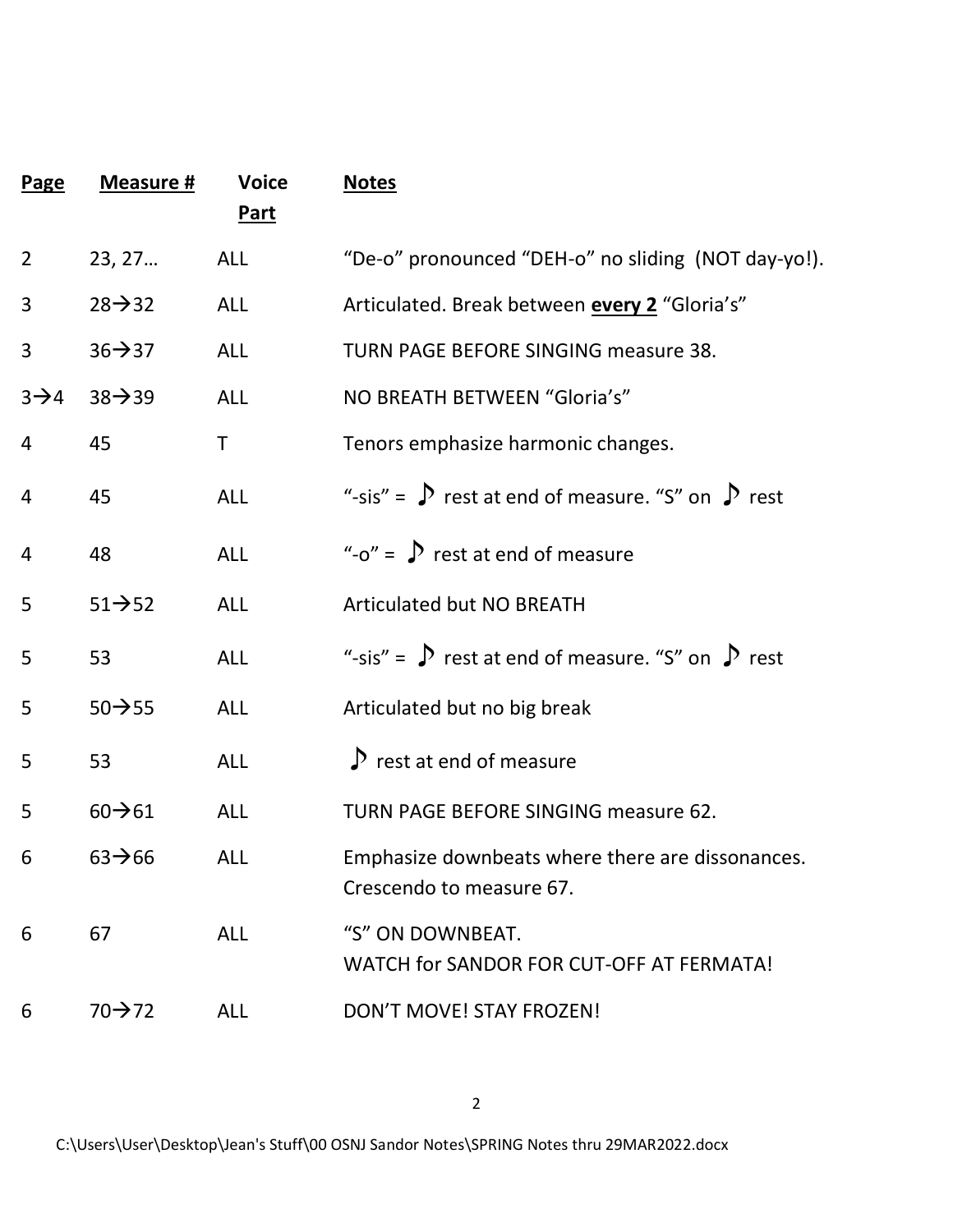# II. **Et in terra pax hominibus** (And on earth good will to men)

| <b>Page</b>    | Measure #                              | <b>Voice</b><br><u>Part</u> | <b>Notes</b>                                                                                           |
|----------------|----------------------------------------|-----------------------------|--------------------------------------------------------------------------------------------------------|
|                | Nasal, VERY DARK tone. Feel the pain!  |                             |                                                                                                        |
| 7 <sup>1</sup> | $9 \rightarrow 16$                     | <b>ALL</b>                  | Emphasize "-ter-" in "et in TER-ra pax" Roll "rr's"                                                    |
|                | $7 \rightarrow 12$ $13 \rightarrow 79$ | <b>ALL</b>                  | Articulate "s" on "ho-mi-ni- buS"; "S" on $\triangleright$ rest                                        |
| $\overline{7}$ | 13                                     | TB                          | "-bus" = $J_{\cdot}$ , $D$ rest                                                                        |
| 8              | $17 \rightarrow 52$                    | <b>ALL</b>                  | Dark, deep resonance & Crescendo to "TA-tis" each time<br>you sing vo-lun-TA-tis". Emphasize 3rd note. |
| 8              | 17                                     | <b>SA</b>                   | "-bus" = $\sum$ , $\sum$ rest                                                                          |
| 8              | 21                                     | $\mathsf S$                 | "-bus" = $J_{1}$ , $\sum$ rest                                                                         |
| 8              | 21                                     | $\top$                      | "-tis" = $J_{1}$ , $D$ rest                                                                            |
| 8              | 23                                     | A                           | "-tis" = $J_{1}$ , $D$ rest                                                                            |
| 8              | 27                                     | $\mathsf S$                 | "-tis" = $J_{1}$ , $D$ rest                                                                            |
| 8              | 27                                     | Τ                           | "-bus" = $J_{1}$ , $\sum$ rest                                                                         |
| 8              | 29                                     | $\sf B$                     | "-tis" = $J_{1}$ , $D$ rest                                                                            |
| 8              | 28                                     | SA                          | "-bus" = $\sum$ , $\sum$ rest                                                                          |
| 9              | 36                                     | <b>ATB</b>                  | "-bus" = $\sum$ , $\sum$ rest<br>3                                                                     |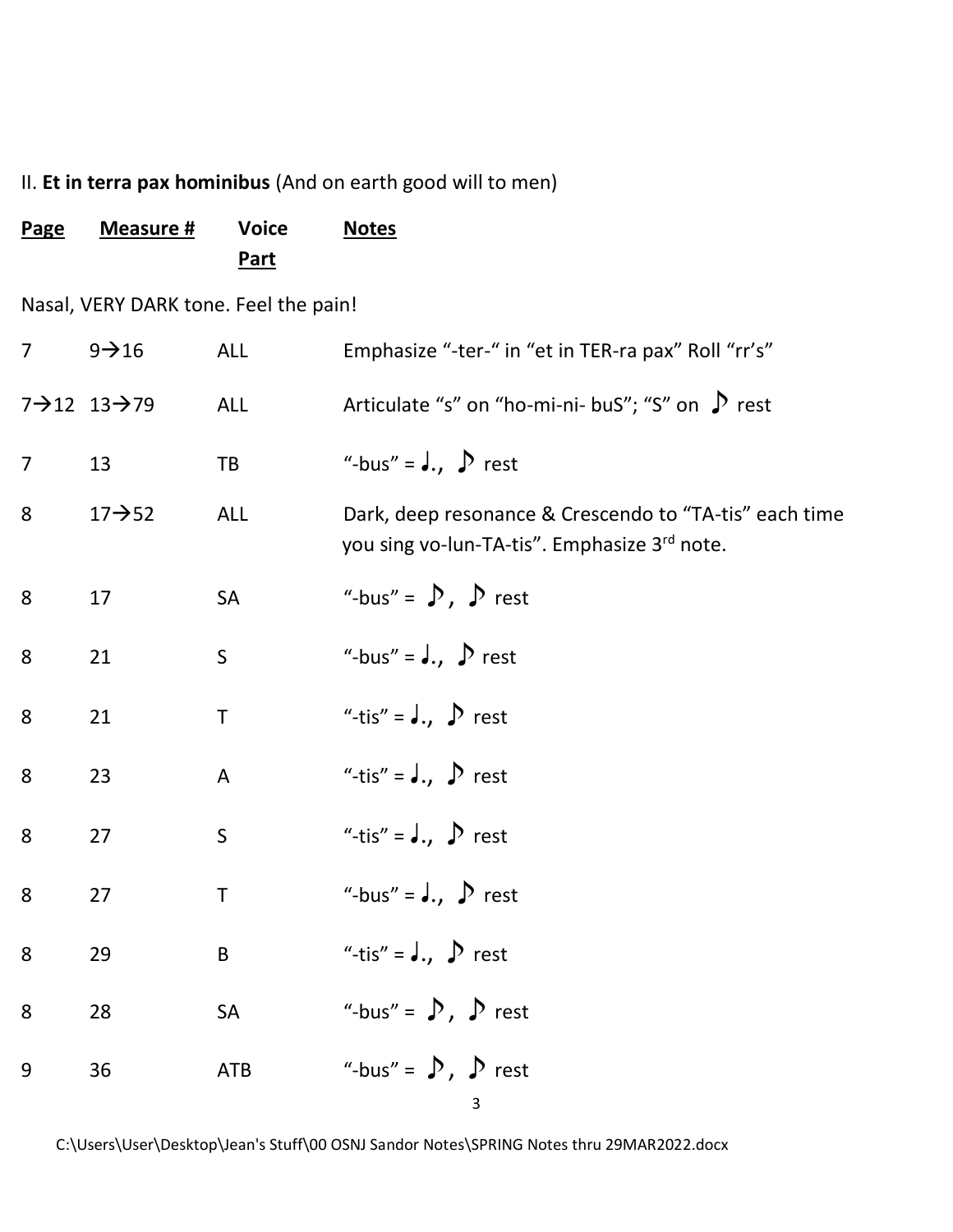| <b>Page</b> | <b>Measure #</b>                                           | <b>Voice</b><br><u>Part</u> | <b>Notes</b>                                                                                                                                                                                     |
|-------------|------------------------------------------------------------|-----------------------------|--------------------------------------------------------------------------------------------------------------------------------------------------------------------------------------------------|
| 9           | 40                                                         | <b>STB</b>                  | "-tis" = $\sum$ rest at end of measure                                                                                                                                                           |
| 10          | 44                                                         | <b>SA</b>                   | "-bus" = $\sum$ , $\sum$ rest                                                                                                                                                                    |
| 11          | 59                                                         | $\mathsf S$                 | "-bus" = $\sum$ , $\sum$ rest                                                                                                                                                                    |
| 13          | 89                                                         | <b>ALL</b>                  | "-tis" = $NO$ fermata.<br>WATCH SANDOR FOR CUT-OFF!!! DON'T MOVE!!!                                                                                                                              |
| 13          | 90→91                                                      | <b>ALL</b>                  | Sàndor will seat you.                                                                                                                                                                            |
| Ш.<br>IV.   | Laudamus te: Soprano I & II SOLO DUET<br>(We praise Thee.) |                             |                                                                                                                                                                                                  |
|             | Gratias agimus tibi<br>(We give thanks to Thee)            |                             |                                                                                                                                                                                                  |
| 17          | 18                                                         | <b>ALL</b>                  | STAND.                                                                                                                                                                                           |
| 18          | $1\rightarrow 3$                                           | <b>ALL</b>                  |                                                                                                                                                                                                  |
|             | Be careful of s"; Feel the tension.                        |                             |                                                                                                                                                                                                  |
| 18          | $7 \rightarrow$ End                                        | ALL                         | Articulate; DO NOT CONNECT; Focus sound.<br>Group 4 $\triangleright$ . Emphasize 1 <sup>st</sup> $\triangleright$ of each group of 4 $\triangleright$ .<br>$\int$ ARE MORE IMPORTANT THAN $\int$ |
| 19          | 11                                                         | $^{\circ}$ A                | "-am" = $J, J$ rest                                                                                                                                                                              |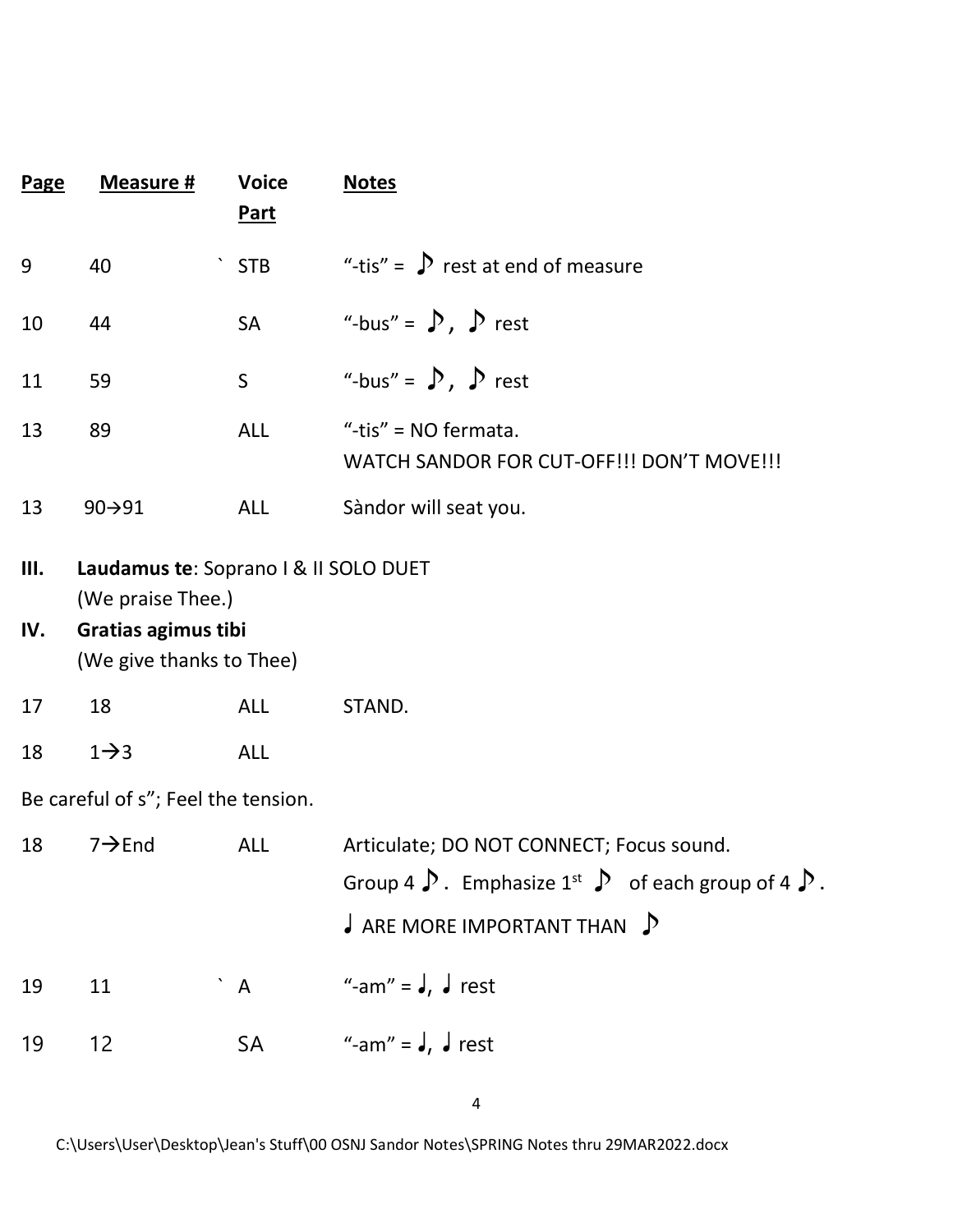| <b>Page</b>         | Measure #                                                                  | <b>Voice</b><br><b>Part</b> | <b>Notes</b>                                                               |  |  |
|---------------------|----------------------------------------------------------------------------|-----------------------------|----------------------------------------------------------------------------|--|--|
| 19                  | 14                                                                         | AT                          | "-am" = $J, J$ rest                                                        |  |  |
| 19                  | 15                                                                         | <b>STB</b>                  | "-am" = $J, J$ rest                                                        |  |  |
| 19                  | 17                                                                         | ALL                         | "-am" = $J, J$ rest                                                        |  |  |
| 20                  | 25                                                                         | <b>ALL</b>                  | SIT!                                                                       |  |  |
| V.                  |                                                                            |                             | <b>Domine Deus, Rex coelestis</b> = Soprano solo (Lord God, Heavenly King) |  |  |
| VI.                 | <b>Domine Fili unigenite</b><br>(Lord Jesus Christ, the only begotten Son) |                             |                                                                            |  |  |
|                     | Feel music as if only 1 beat per measure, not 3 beats.                     |                             |                                                                            |  |  |
|                     |                                                                            |                             | Keep dotted rhythm bouncy, but not too choppy.                             |  |  |
| 23                  | $\mathbf{1}$                                                               | <b>ALL</b>                  | STAND!                                                                     |  |  |
| 23                  | $7\rightarrow 8$                                                           | <b>ST</b>                   | <b>TURN PAGE BEFORE SINGING measure 9.</b>                                 |  |  |
| 24                  | 10                                                                         | A                           | Don't connect leaps = "Fi-li"                                              |  |  |
| 24                  | 17                                                                         | AB                          | "-te" = $\int$ rest at end of measure                                      |  |  |
| $24 \rightarrow 25$ | $21 \rightarrow 33$                                                        | <b>ALL</b>                  | Emphasize downbeats                                                        |  |  |
| 25                  | $33 \rightarrow 36$                                                        | A                           | Emphasize hemiolas.                                                        |  |  |
| 26                  | $46 \rightarrow$ End                                                       | <b>ALL</b>                  | <b>Emphasize DOWNBEAT</b>                                                  |  |  |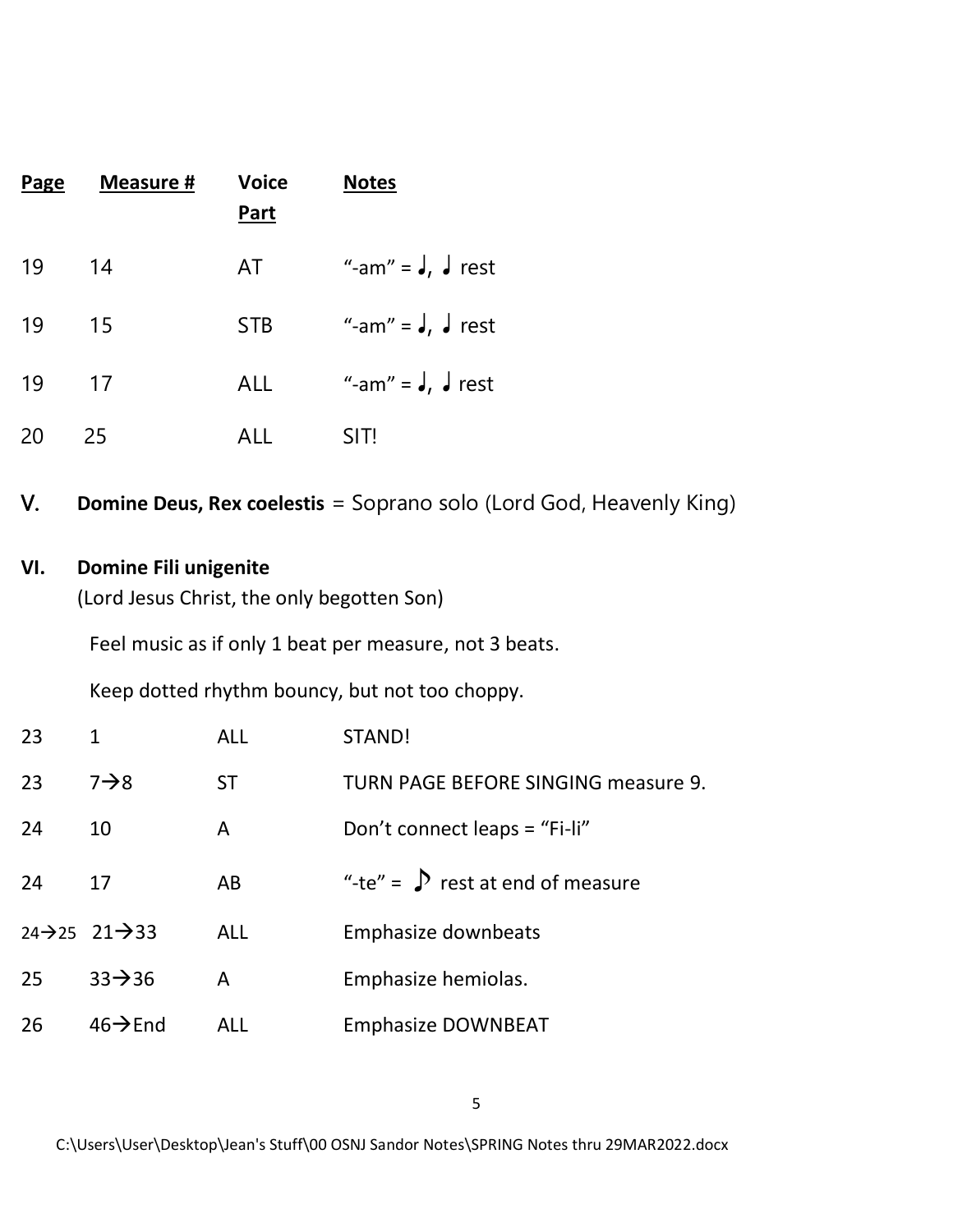| Page | Measure # | <b>Voice</b><br>Part | <b>Notes</b>                                         |
|------|-----------|----------------------|------------------------------------------------------|
| 27   | 78        | ALL                  | "-ste" Half note, beat $3 = \sqrt{\phantom{a}}$ rest |
| 28   | 84        | ALL                  | "-ste" = Beat $3 = \sqrt{\phantom{0}}$ rest.         |

#### VII. **Domine Deus, Agnus Dei**

(Lord God, Lamb of God, Son of the Father)

| <b>Page</b> | <u>Measure #</u>      | <b>Voice</b><br><u>Part</u> | <b>Notes</b>                     |
|-------------|-----------------------|-----------------------------|----------------------------------|
| 32          | 36                    | <b>ALL</b>                  | "-bis" = Dotted $J, \n\int$ rest |
| 32 32       |                       | <b>ALL</b>                  | "-re" = $\sum$ , $\sum$ rest     |
|             | 32 $31\rightarrow 32$ | <b>ALL</b>                  | <b>NO BREATH</b>                 |
| 31          | 28                    | <b>ALL</b>                  | "-tris" = $\sum$ , $\sum$ rest   |
| 31          | 26                    | <b>ALL</b>                  | "-i" = $\sum$ , $\sum$ rest      |
| 31          | 24                    | <b>ALL</b>                  | "-di" = $\sum$ , $\sum$ rest     |
| 31          | 19                    | ALL                         | "-ta" = $\sum$ , $\sum$ rest     |
| 30          | 16                    | <b>ALL</b>                  | "-ta" = $\sum$ , $\sum$ rest     |
| 30          | 14                    | <b>ALL</b>                  | "-ta" = $\sum$ , $\sum$ rest     |
| 30          | 14 to end             | <b>ALL</b>                  | Stress DOWNBEAT & 3rd BEAT       |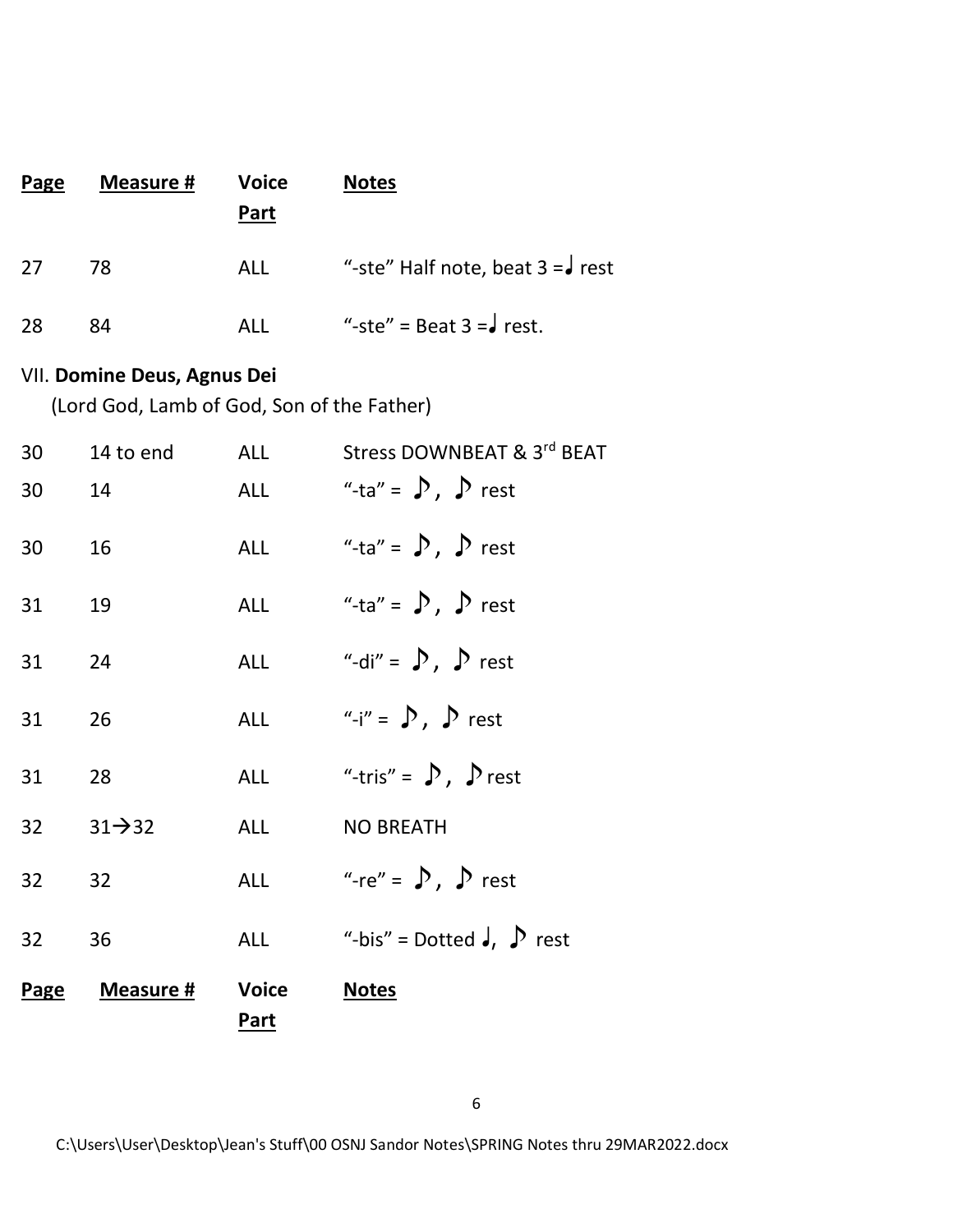#### **VIII**. **Qui tolis peccata mundi**

(Who takes away the sins of the world.)

| 33 | $1 \rightarrow 20$ | <b>ALL</b> | <b>Emphasize DOWNBEAT</b>                |
|----|--------------------|------------|------------------------------------------|
| 33 | $8 \rightarrow 9$  | <b>ALL</b> | <b>NO BREATH</b>                         |
| 33 | 9                  | ALL        | "-pe" = $\int$ rest at end of measure    |
| 33 | 11                 | <b>ALL</b> | "-nem" = $\sum$ rest at end of measure   |
| 33 | 15                 | <b>ALL</b> | "-stram" = $\int$ rest at end of measure |
| 33 | 20                 | ALL        | SIT!                                     |

# **IX. Qui sedes ad dexteram Patris** = Alto solo (Thou sits on the right hand of the Father, have mercy on us.)

# **X. Quoniam tu solus sanctus**

(For Thou alone art holy)

| 38 | $\overline{1}$ | ALL | STAND!                     |
|----|----------------|-----|----------------------------|
| 38 |                | ALL | "-ctus" = $DO NOT SHORTEN$ |
| 39 | 16             | ALL | "mus = $J, J$ rest         |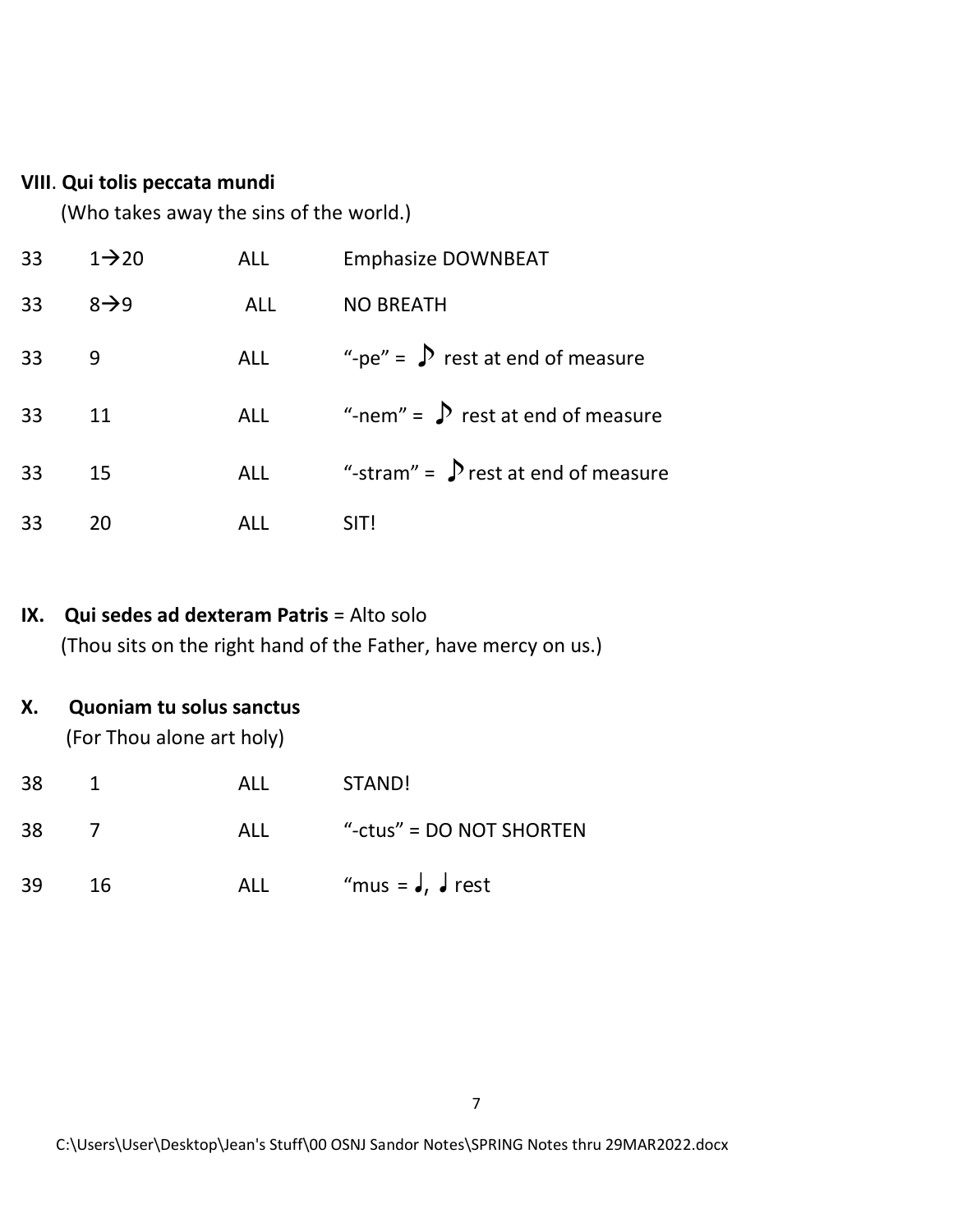| <b>Page</b> | <b>Measure #</b>                                                                     | <b>Voice</b><br>Part | <b>Notes</b>                                              |  |  |
|-------------|--------------------------------------------------------------------------------------|----------------------|-----------------------------------------------------------|--|--|
| XI.         | <b>Cum Sancto Spiritu</b><br>(With the Holy Spirit in the glory of God, the Father.) |                      |                                                           |  |  |
|             | <b>BASS sounds like trombone</b>                                                     |                      |                                                           |  |  |
|             | Joyous dance character                                                               |                      |                                                           |  |  |
|             | Detach notes $\rightarrow$ Don't over connect                                        |                      |                                                           |  |  |
|             |                                                                                      |                      | De-I pronounced DEH-EE with short break between syllables |  |  |
|             | 41 $\rightarrow$ 42 23 $\rightarrow$ 25                                              | <b>SAB</b>           | Accent then pull back on whole notes                      |  |  |
| 41          | 22                                                                                   | <b>SAB</b>           | <b>TURN PAGE</b>                                          |  |  |
| 43          | More articulation.                                                                   |                      |                                                           |  |  |

Beware of syncopation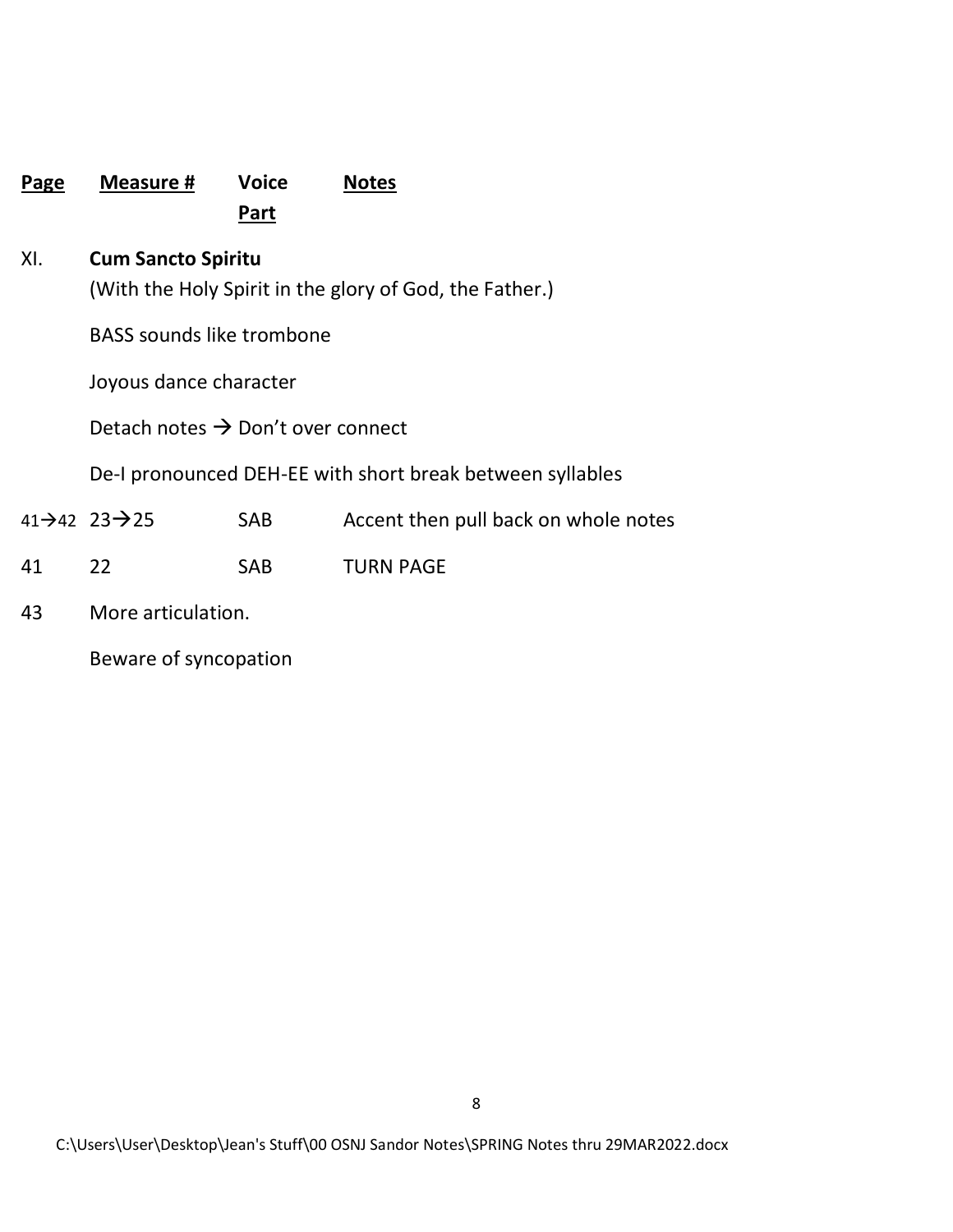# **"LORD NELSON MASS (Missa in Angustiis) by Joseph Haydn**

**Focus the sound. Don't widen your mouth to make vowels, especially "ee".**

**SIT for ALL SOLOS** → **WATCH SANDOR FOR SIGNAL TO SIT & STAND!**

BLUE (B): Published by BARENREITER

GREEN (G): Published by SCHOTT

| <b>Blue</b> | Green     |           | <b>Voice</b> |              |
|-------------|-----------|-----------|--------------|--------------|
|             | Page Page | Measure # | Part         | <b>Notes</b> |

#### **KYRIE**

(Lord have mercy. Christ have mercy. Lord have Mercy)

(BLUE and GREEN have the same measure numbers

| 4              |                | $\mathbf{1}$        | 16, 18              | <b>ALL</b>     | Don't slide "Ki & ri-e"<br>Detach "Ky-ri-e" (repeated notes) |
|----------------|----------------|---------------------|---------------------|----------------|--------------------------------------------------------------|
| $\overline{4}$ |                | $\mathbf{1}$        | 21                  | <b>ALL</b>     | "-son" = $\sum$ , $\sum$ rest                                |
| $\overline{4}$ |                | $\overline{2}$      | $21 - 23$           | <b>ALL</b>     | Detach "Ky-ri-e e-lei-son"                                   |
| $\overline{4}$ |                | $\overline{2}$      | 23                  | <b>ALL</b>     | "-son" = $\sum$ , $\sum$ rest                                |
| 5              |                | $\overline{2}$      | $24 \rightarrow 25$ | <b>ALL</b>     | Detach "Ky-ri-e e-lei-son"                                   |
| 5              |                | $\overline{2}$      | 25                  | ALL            | "-son" = $\sum$ , $\sum$ rest                                |
| 5 <sup>1</sup> | $\overline{2}$ | $26 \rightarrow 27$ |                     | <b>ALL</b>     | SLOW DOWN! (Watch conductor.)                                |
|                |                |                     |                     |                | Detach "Ky-ri-e e-lei-son" (repeated notes)                  |
| 6              | $\mathbf{3}$   | 33 (BLUE)           |                     | S <sub>1</sub> | Stems UP!                                                    |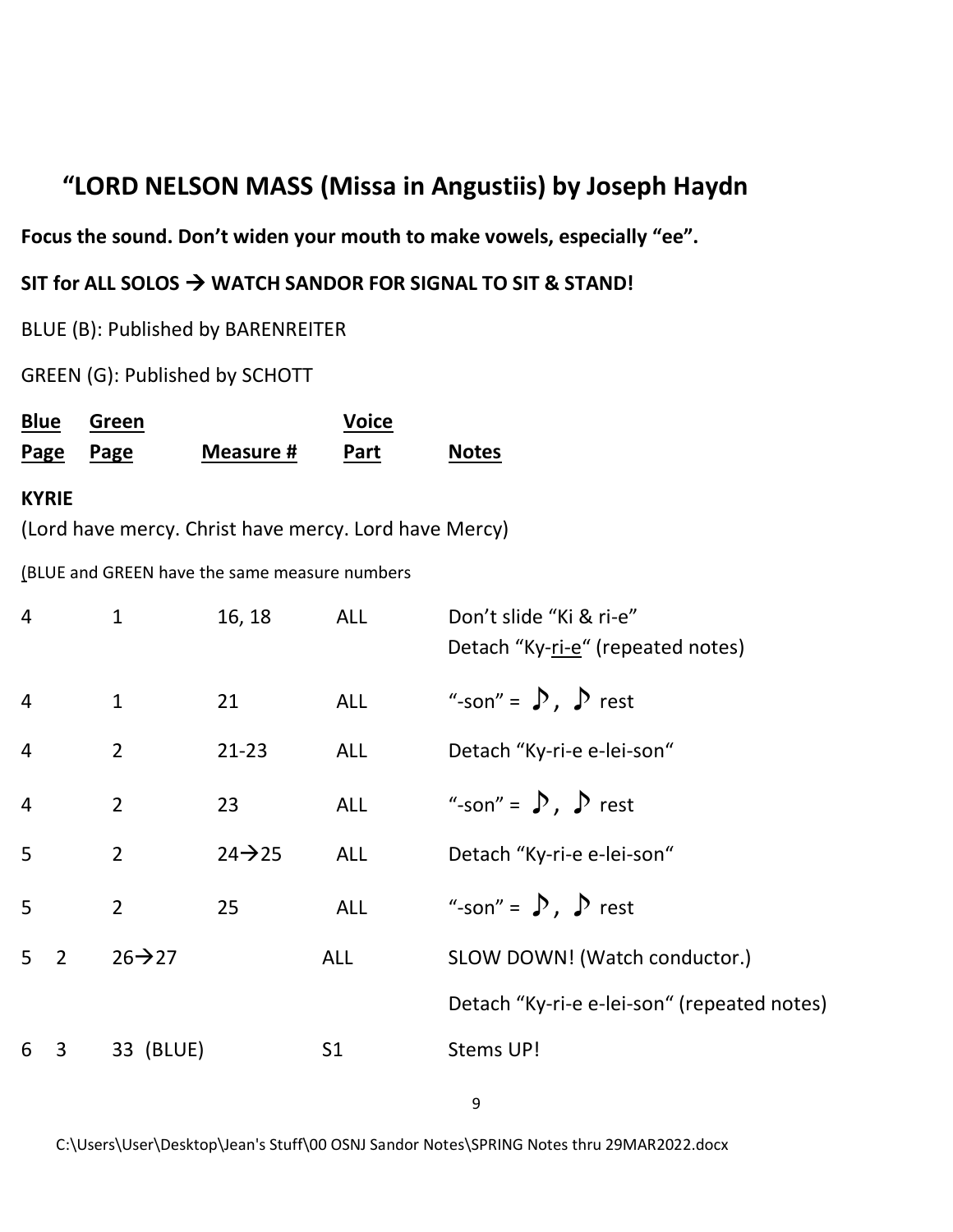| <b>Blue</b><br><b>Page</b> | Green<br><b>Page</b> |                | Measure #                               | <b>Voice</b><br><b>Part</b> | <b>Notes</b>                                                                                                 |
|----------------------------|----------------------|----------------|-----------------------------------------|-----------------------------|--------------------------------------------------------------------------------------------------------------|
| 6                          | $\mathbf{3}$         |                | 33                                      | ALL                         | "Ky-ri-e" = detach; "-e" = $\sum$ , $\sum$ rest                                                              |
| 6                          |                      | $\mathbf{3}$   | 36                                      | ALL                         | "-son" = DO NOT SHORTEN                                                                                      |
| $\overline{7}$             |                      | 4              | $43 \rightarrow 46$                     | S                           | BLUE: Sing 2 <sup>nd</sup> soprano notes (stems down)<br>GREEN: Sing Soprano solo notes just these measures! |
| 8                          |                      | $\overline{4}$ | 50                                      | <b>ALL</b>                  | "-ste" = $\sum$ , $\sum$ rest                                                                                |
| $8 \rightarrow 22$         |                      |                | $5 \rightarrow 12$ $52 \rightarrow 146$ | <b>ALL</b>                  | Accent "Ky-" on all "Ky-ri-e('s)"                                                                            |
| 8                          |                      | $5-6$          | $54 \rightarrow 72$                     | <b>ALL</b>                  | Detach "Ky-ri-e e-lei-son"                                                                                   |
| 8                          |                      | 5 <sup>1</sup> | 55                                      | B <sub>1</sub>              | "-son" = $\sum$ , $\sum$ rest                                                                                |
| 9                          |                      | 5              | 56                                      | $\mathsf T$                 | "-son" = $\sum$ , $\sum$ rest                                                                                |
| 9                          |                      | 5              | 57                                      | TB                          | "-son" = $\sum$ , $\sum$ rest                                                                                |
| 9                          |                      | 5              | 58                                      | S                           | "-son" = $\sum$ , $\sum$ rest                                                                                |
| 9                          |                      | 5              | 59                                      | $\mathsf{A}$                | "-son" = $\sum$ , $\sum$ rest                                                                                |
| 9                          |                      | 5              | 60                                      | <b>ST</b>                   | "-son" = $\sum$ , $\sum$ rest                                                                                |
| 9                          |                      | 6              | 62                                      | AB                          | "-son" = $\sum$ , $\sum$ rest                                                                                |
| $9 - 10$                   |                      | 6              | $61 \rightarrow 62$                     | Τ                           | Detach "Ky-ri-e e-lei-son"                                                                                   |
| 10                         |                      | 6              | $61 \rightarrow 62$                     | T                           | "-son" = $\sum$ , $\sum$ rest                                                                                |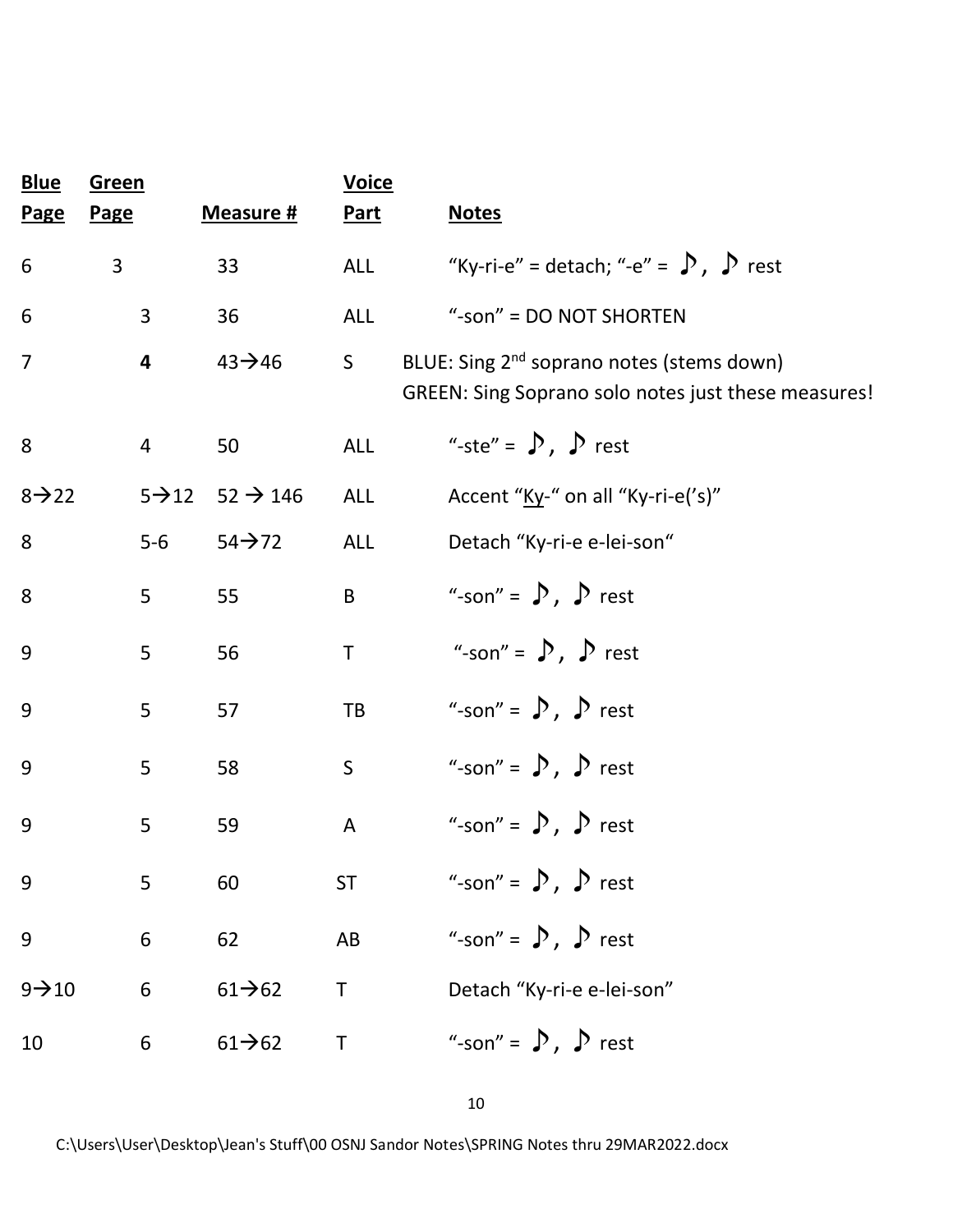| <b>Blue</b>         | <b>Green</b> |                     | <b>Voice</b> |                                     |
|---------------------|--------------|---------------------|--------------|-------------------------------------|
| <b>Page</b>         | <b>Page</b>  | Measure #           | <b>Part</b>  | <b>Notes</b>                        |
| 10                  | 6            | $62 \rightarrow 63$ | S            | Detach "Ky-ri-e e-lei-son"          |
| 10                  | 6            | 63                  | S            | "-son" = $\sum$ , $\sum$ rest       |
| 10                  | 6            | $62 \rightarrow 63$ | $\mathsf T$  | Detach "e-lei-son"                  |
| 10                  | 6            | 63                  | A            | Detach "Ky-ri-e e-"                 |
| 10                  | 6            | 65                  | AT           | "-son" = $\sum$ , $\sum$ rest       |
| 10                  | 6            | $65 \rightarrow 66$ | B            | Detach "Ky-ri-e e-lei-son"          |
| 10                  | 6            | 66                  | B            | "-son" = $\sum$ , $\sum$ rest       |
| 10                  | 6            | $66 \rightarrow 67$ | Τ            | Detach "Ky-ri-e e-lei-son"          |
| 10                  | 6            | 67                  | TB           | "-son" = $\sum$ , $\sum$ rest       |
| $10 \rightarrow 11$ | 6            | $67 \rightarrow 68$ | A            | Detach "Ky-ri-e e-lei-son"          |
| 11                  | 6            | 68                  | A            | "-son" = $\sum$ , $\sum$ rest       |
| 11                  | 6            | $68 \rightarrow 69$ | $\mathsf S$  | Detach "Ky-ri-e e-lei-son"          |
| 11                  | 6            | 69                  | <b>ST</b>    | "-son" = $\sum$ , $\sum$ rest       |
| 11                  | 6            | $69 \rightarrow 70$ | A            | Detach "Ky-ri-e e-lei-son"          |
| 11                  | 6            | 70                  | A            | "-son" = $\sum$ , $\sum$ rest       |
| 11                  | 6            | 70→71               | $\mathsf S$  | Detach "Ky-ri-e e-lei-son"          |
| 11                  | $6 - 7$      | $71 \rightarrow 73$ | <b>ALL</b>   | Short break after EACH "-son"<br>11 |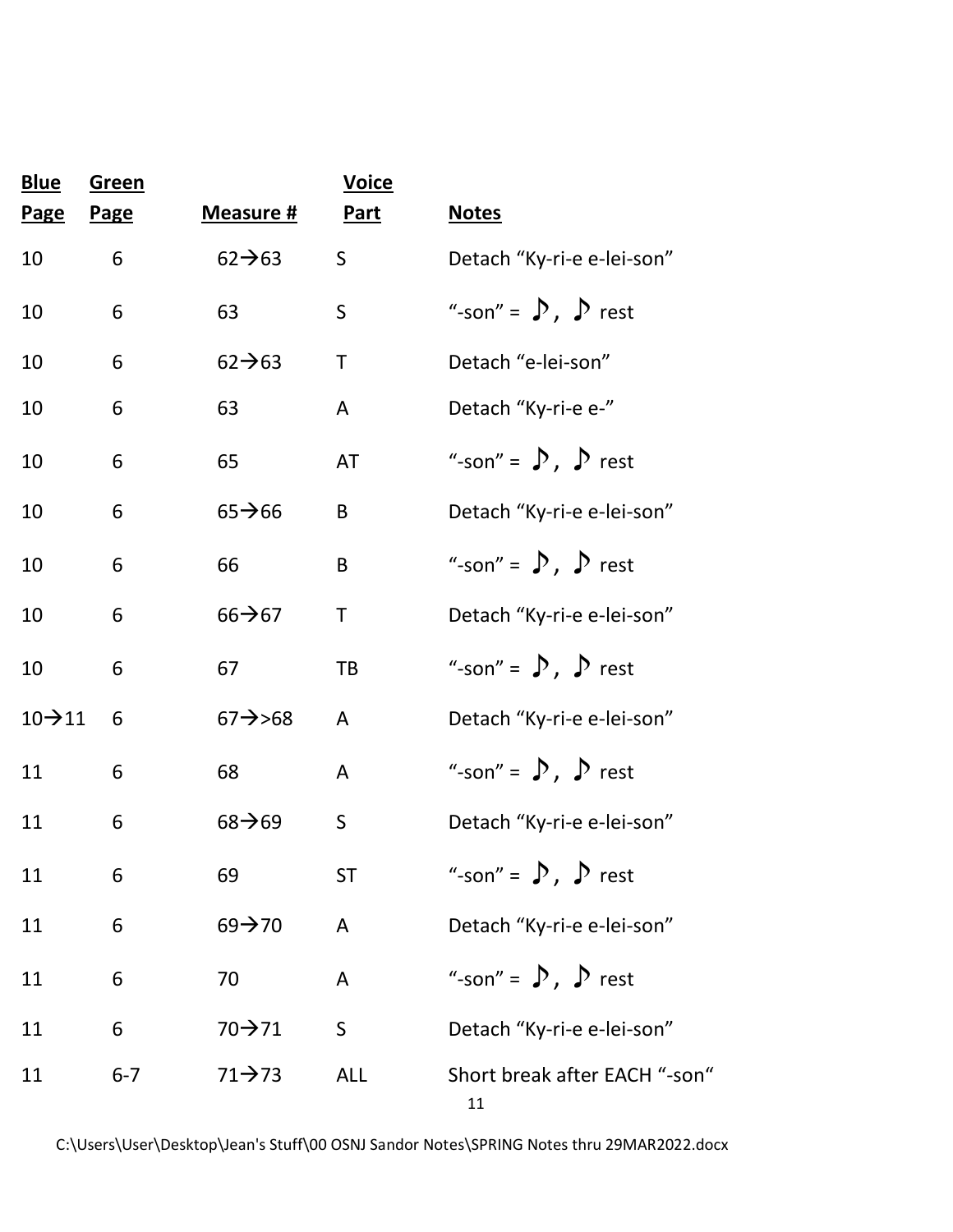| <b>Blue</b><br><b>Page</b> | Green<br><b>Page</b> | Measure #           | <b>Voice</b><br><b>Part</b> | <b>Notes</b>                  |
|----------------------------|----------------------|---------------------|-----------------------------|-------------------------------|
| 12                         | $\overline{7}$       | 75, 77,80           | <b>ALL</b>                  | "-son" = $\sum$ , $\sum$ rest |
| 13                         | $\overline{7}$       | $83 - 84$           | B                           | Detach "Ky-ri-e e-lei-son"    |
| 13                         | $\overline{7}$       | 84                  | B                           | "-son" = $\sum$ , $\sum$ rest |
| 13                         | 7                    | $84 \rightarrow 85$ | <b>ST</b>                   | Detach "Ky-ri-e e-lei-son"    |
| 13                         | $\overline{7}$       | 85                  | <b>ST</b>                   | "-son" = $\sum$ , $\sum$ rest |
| 13                         | $7 \rightarrow 8$    | $85 - 86$           | B                           | Detach "Ky-ri-e e-lei-so      |
| 13                         | 8                    | 86                  | B                           | "-son" = $\sum$ , $\sum$ rest |
| 13                         | 8                    | $86 \rightarrow 87$ | <b>ST</b>                   | Detach "Ky-ri-e e-lei-son"    |
| 13                         | 8                    | 87                  | <b>ST</b>                   | "-son" = $\sum$ , $\sum$ rest |
| 13                         | 8                    | $87 \rightarrow 88$ | A                           | Detach "Ky-ri-e e-lei-son"    |
| 13                         | 8                    | 88                  | A                           | "-son" = $\sum$ , $\sum$ rest |
| 13                         | 8                    | $88 \rightarrow 89$ | S                           | Detach "Ky-ri-e e-lei-son"    |
| 14                         | 8                    | 89                  | <b>ST</b>                   | "-son" = $\sum$ , $\sum$ rest |
| 14                         | 8                    | $89 \rightarrow 90$ | B                           | Detach "Ky-ri-e e-lei-son"    |
| 14                         | 8                    | 90                  | B                           | "-son" = $\sum$ , $\sum$ rest |
| 14                         | 8                    | $90 \rightarrow 91$ | Τ                           | Detach "Ky-ri-e e-lei-son"    |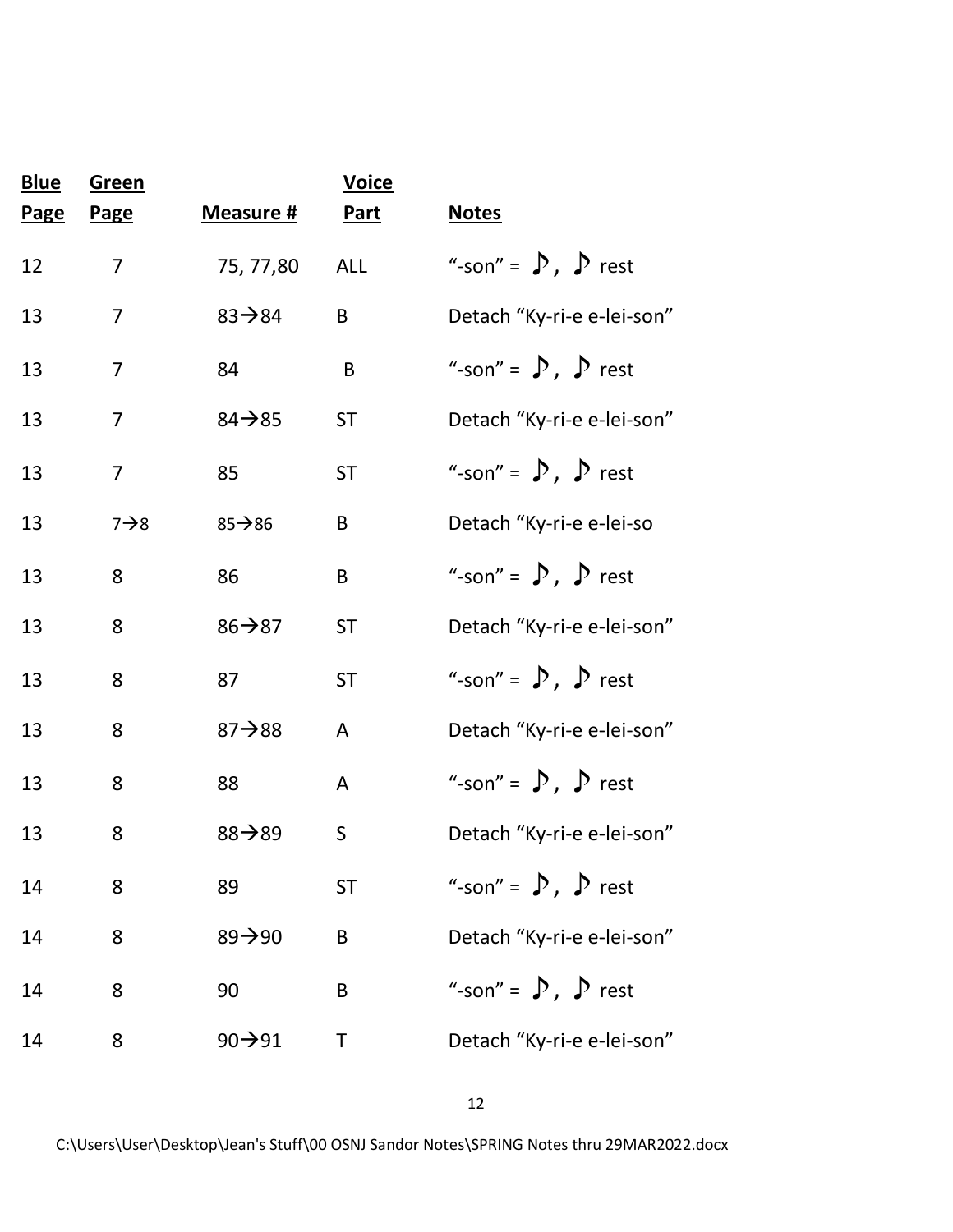| <b>Blue</b><br><b>Page</b> | <b>Green</b><br><b>Page</b> | Measure #                 | <b>Voice</b><br><b>Part</b> | <b>Notes</b>                                                          |
|----------------------------|-----------------------------|---------------------------|-----------------------------|-----------------------------------------------------------------------|
| 14                         | 8                           | 91                        | $\mathsf T$                 | "-son" = $\sum$ , $\sum$ rest                                         |
| 14                         | 8                           | $91 \rightarrow 92$       | $\mathsf{A}$                | Detach "-ri-e e-"                                                     |
| 14                         | 8                           | 92                        | $\mathsf{A}$                | "-son" = $\sum$ , $\sum$ rest                                         |
| 14                         | 8                           | 94                        | B <sub>1</sub>              | "-son" = $\sum$ , $\sum$ rest                                         |
| 15                         | 8                           | 96                        |                             | STB "-son" = $\sum$ , $\sum$ rest                                     |
| 15                         | 8                           | 97                        |                             | ALL "-son" = $\sum$ , $\sum$ rest                                     |
| 15                         | 9                           | 98                        |                             | ALL "-son" = $\int$ , $\int$ rest                                     |
| 15                         | 9                           |                           |                             | 99→106 (BLUE) S DOWN STEMS                                            |
| 15                         | 9                           | 99                        | ALL                         | Detach "Ky-ri-e"; "-e" = $\bigtriangledown$ , $\bigtriangledown$ rest |
| 15                         | 9                           | 101                       | ALL                         | Detach "Ky-ri-e"; "-e" = $\bigtriangledown$ , $\bigtriangledown$ rest |
| 16                         | 9                           | 104                       | ALL                         | "-son" = $\sum$ , $\sum$ rest                                         |
| 16                         | $9 \rightarrow 10$          | $105 \rightarrow 106$ ALL |                             | Detach "Ky-ri-e e-lei-son"                                            |
| 16                         | 10                          | 106                       | <b>ALL</b>                  | "-son" = $\sum$ , $\sum$ rest                                         |
| 16                         | 10                          | $107 \rightarrow 108$     | ALL                         | Detach "Ky-ri-e e-lei-son"                                            |
| 16                         | 10                          | 108                       | <b>ALL</b>                  | "-son" = $\sum$ , $\sum$ rest                                         |
| 17                         | 10                          | $109 \rightarrow 110$     | <b>ALL</b>                  | Detach "Ky-ri-e e-lei-son"<br>13                                      |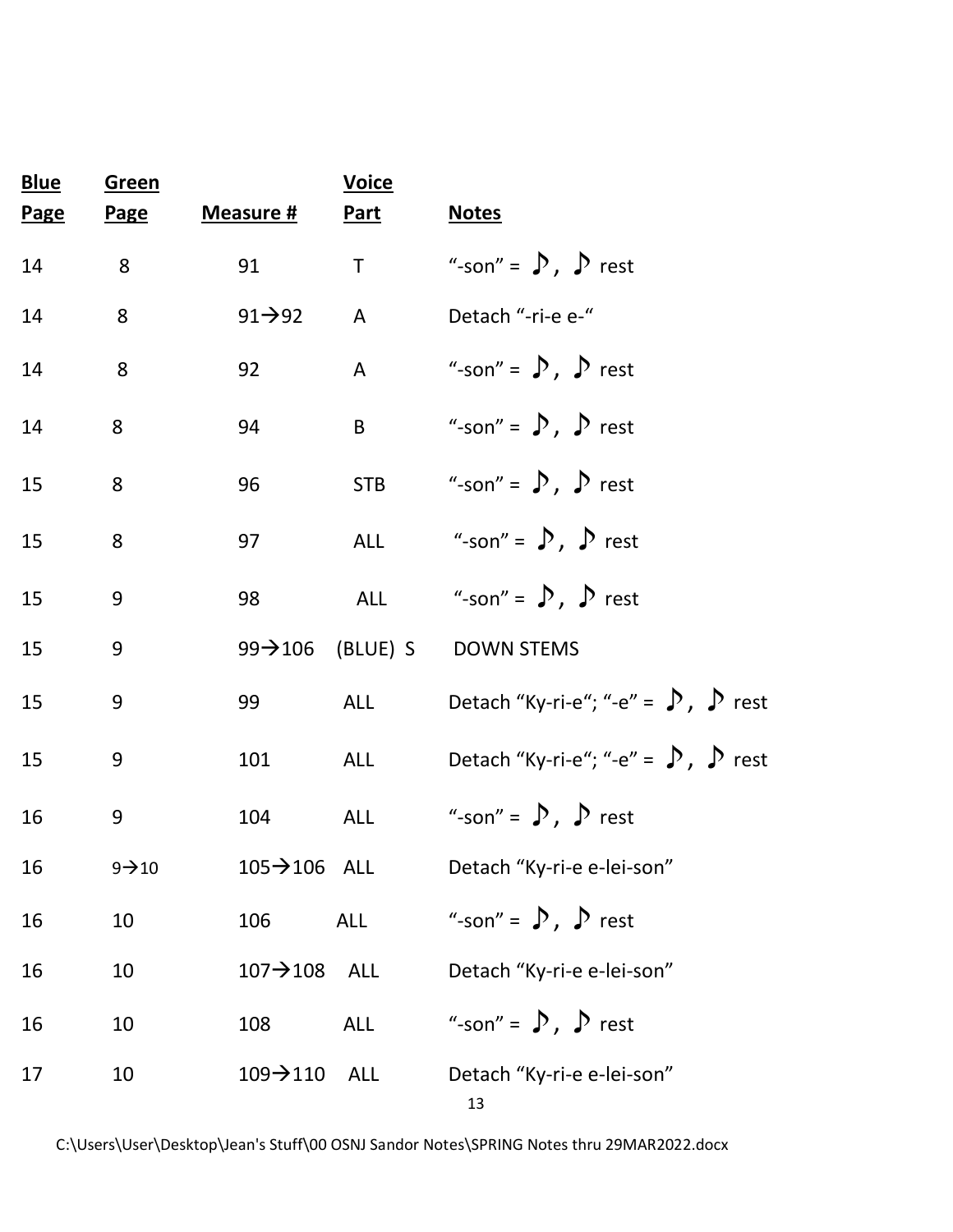| <b>Blue</b> | <b>Green</b> |                       | <b>Voice</b> |                                   |
|-------------|--------------|-----------------------|--------------|-----------------------------------|
| <b>Page</b> | <b>Page</b>  | Measure #             | <b>Part</b>  | <b>Notes</b>                      |
| 17          | 10           | $116 \rightarrow 117$ | B            | TUTTI; Detach "Ky-ri-e e-lei-son" |
| 18          | 10           | 117                   | B            | "-son" = $\sum$ , $\sum$ rest     |
| 18          | 10           | $117 - 118$           | <b>SA</b>    | Detach "Ky-ri-e e-lei-son"        |
| 18          | 10           | 118                   | SA           | "-son" = $\sum$ , $\sum$ rest     |
| 18          | $10 - 11$    | $118 \rightarrow 119$ | B            | Detach "Ky-ri-e e-lei-son"        |
| 18          | 11           | $119 - 120$           | Τ            | Detach "Ky-ri-e e-lei-son"        |
| 18          | 11           | 120                   | $\mathsf T$  | "-son" = $\sum$ , $\sum$ rest     |
| 18          | 11           | $120 \rightarrow 121$ | SAT          | Break after EACH "-son"           |
| 18          | 11           | 122                   | SAT          | "-son" = $J$ , $\sum$ rest        |
| 18          | 11           | 123                   | <b>ALL</b>   | "-son" = $J$ , $\sum$ rest        |
| 19          | 11           | 128                   | <b>ALL</b>   | "-son" = $\sum$ , $\sum$ rest     |
| 19          | 11           | 129                   | TB           | "-son" = $J$ , $\sum$ rest        |
| 21          | 12           | $144 - 145$           | <b>ALL</b>   | Detach "Ky-ri-e e-lei-son"        |
| 21          | 12           | 145                   | <b>ALL</b>   | "-son" = $J$ , $D$ rest           |
| 22          | 12           | $146 \rightarrow 147$ | <b>ALL</b>   | Detach "Ky-ri-e e-lei-son"        |
| 22          | 13           | 147                   | <b>ALL</b>   | "-son" = $J$ , $\sum$ rest        |
|             |              |                       |              |                                   |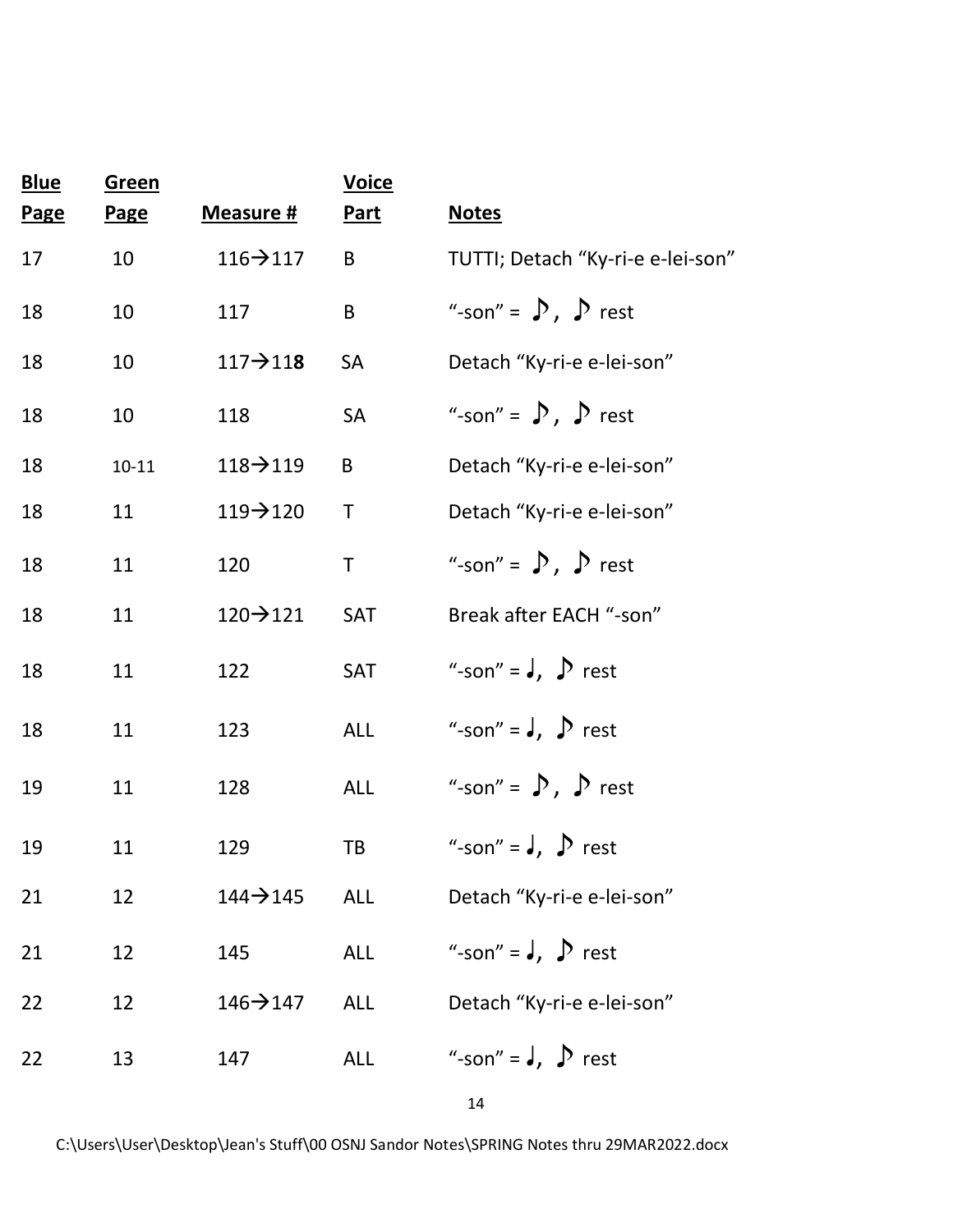| <b>Blue</b> | Green |                  | <b>Voice</b> |                            |
|-------------|-------|------------------|--------------|----------------------------|
| Page        | Page  | <b>Measure #</b> | <b>Part</b>  | <b>Notes</b>               |
| 22          | 13    | 153              | <b>ALL</b>   | "-son" = $J$ , $D$ rest    |
| 23          | 13    | 155              | ALL          | "-son" = $J$ , $\sum$ rest |
| 23          | 13    | 157              | <b>ATB</b>   | "-son" = $J$ , $\sum$ rest |
| 23          | 13    | 159              | <b>ATB</b>   | "-son" = $DO NOT SHORTEN$  |

#### **GLORIA**

(Glory to God in the highest. And on earth peace to all those of good will. We praise Thee. We bless thee. We worship thee. We glorify Thee. Lord Jesus Christ, the only begotten Son. Lord God, Lamb of God. Son of the Father.)

Excelsis is pronounced "ex-**TSEL**-sis"

Deo pronounced "Deh-o" with short break after "Deh" (NEVER "DAY-YO")

Benedicimus is pronounced Be-ne-di-**TSI-**mus.

### **SAME MEASURE NUMBERS IN B and G**

| <b>Blue</b>         | Green | Measure #        | Part       | <b>Notes</b>                                                                   |
|---------------------|-------|------------------|------------|--------------------------------------------------------------------------------|
| 24                  | 14    | 4                | <b>ALL</b> | "De-o" = Deh-o; "-o" = $\sum$ , $\sum$ rest<br>Short break between "Deh" & "o" |
| 24                  |       | 5                | S          | Soprano SOLO (Blue only)                                                       |
| $24 \rightarrow 25$ |       | 6, 9             | S          | DOWN STEMS (Blue only)                                                         |
| 25                  |       | $7\rightarrow 8$ | S          | Soprano SOLO (Blue only)<br>15                                                 |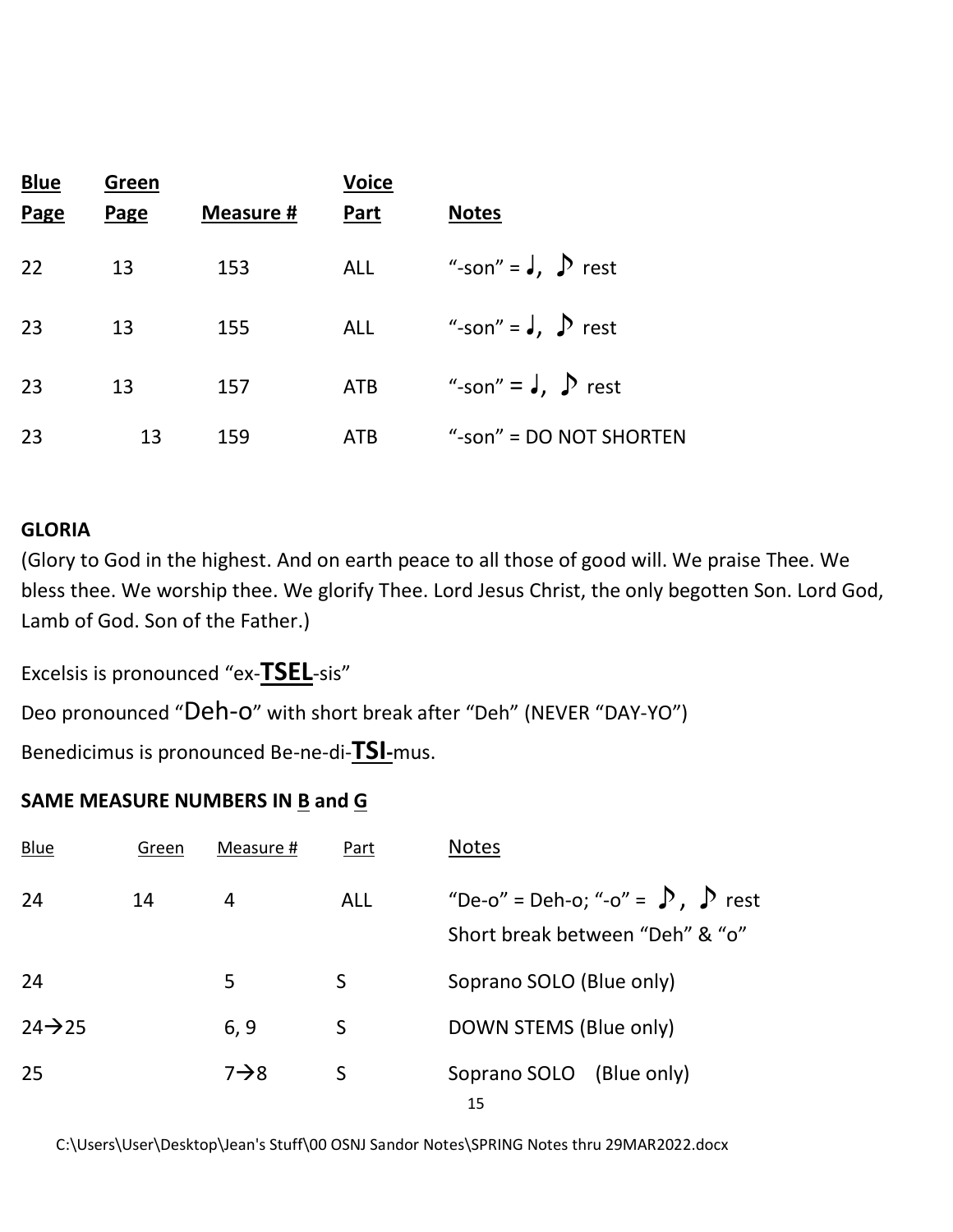| <b>Blue</b> | Green |                      | <b>Voice</b> |                                               |
|-------------|-------|----------------------|--------------|-----------------------------------------------|
| Page        | Page  | <b>Measure #</b>     | <b>Part</b>  | <b>Notes</b>                                  |
| 28          | 17    | 34                   | <b>ALL</b>   | Articulate but NO BREATH between "te" & "Be-" |
| 28          | 17    | 34                   | <b>ALL</b>   | Pronounced "Beh-neh-DEE-STEE-mus"             |
| 30          | 17    | 43                   | <b>ALL</b>   | "-mus" = $\sum$ , $\sum$ rest                 |
| 30          | 17    | 44                   | <b>ALL</b>   | "-mus" = $\sum$ , $\sum$ rest                 |
| 39          | 22    | $99 \rightarrow 100$ | <b>ALL</b>   | No breath; "De-I" = $\sum$ , $\sum$ rest      |
| 39          | 22    | 103                  | <b>ALL</b>   | "-tris" = $\sum$ , $\sum$ rest                |
| 39          | 22    | 104                  | <b>ALL</b>   | "-tris" = $DO NOT SHORTEN$                    |

**QUI TOLLIS** (peccata mundi, miserere nobis) (Thou who takes away the sins of the world, have mercy on us.)

| <b>BLUE</b>    | <b>GREEN</b> |                           | <b>VOICE</b> |                                     |
|----------------|--------------|---------------------------|--------------|-------------------------------------|
|                |              | PAGE MEASURE PAGE MEASURE | PART NOTES   |                                     |
| 42 124   24 19 |              |                           |              | ALL "-bis" = $\int$ , $\int$ rest   |
| 42 126   24 21 |              |                           |              | ALL "-bis" = $\int$ , $\int$ rest   |
| 44 137   25 32 |              |                           |              | ALL "-stram" = $\int$ , $\int$ rest |
| 44 139   25 34 |              |                           |              | ALL "-stram" = $\sum$ , $\sum$ rest |
| 45 142   25 37 |              |                           |              | ALL "-stram" = $\sum$ , $\sum$ rest |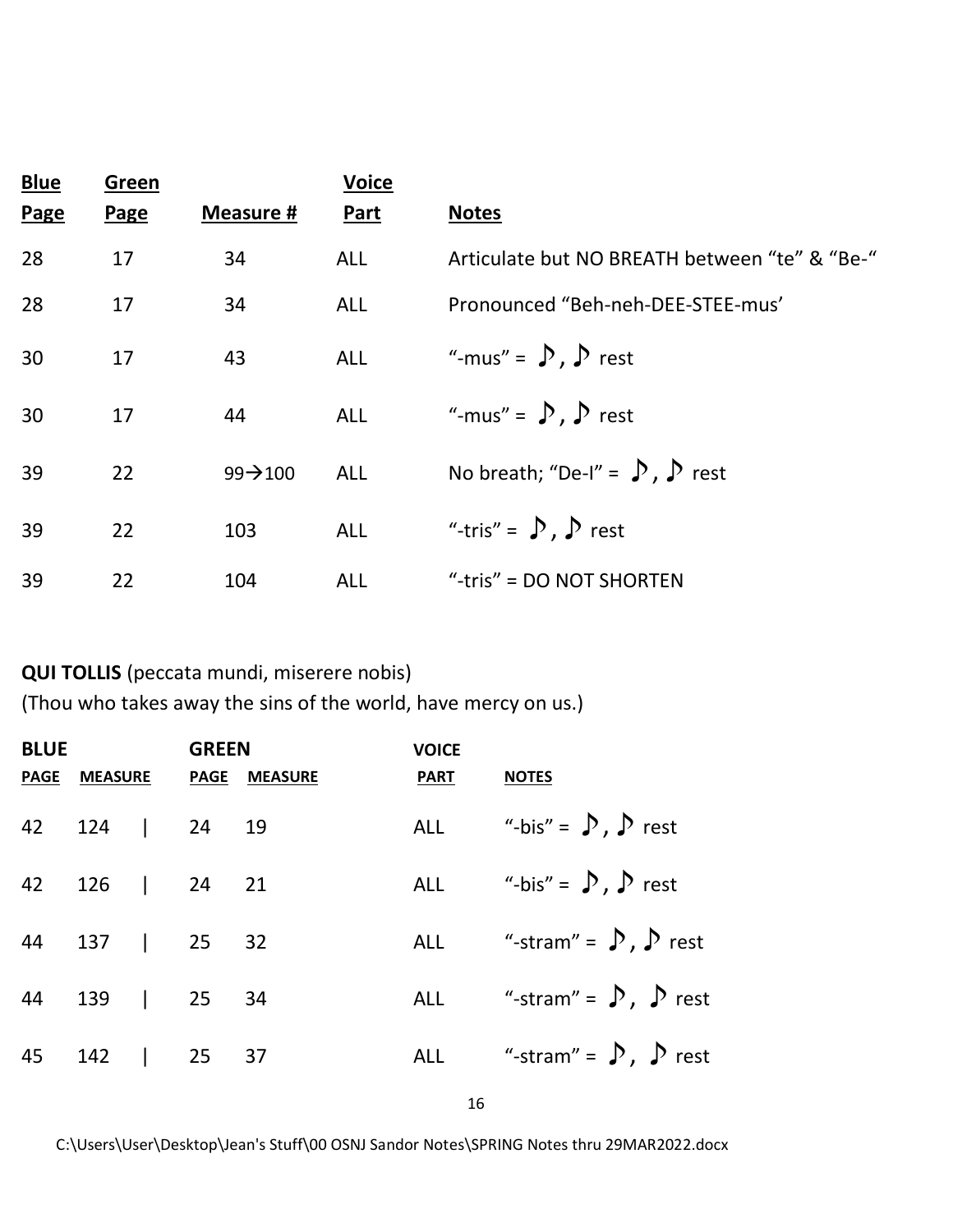| <b>BLUE</b>     | <b>GREEN</b> |                           | <b>VOICE</b> |                                     |
|-----------------|--------------|---------------------------|--------------|-------------------------------------|
|                 |              | PAGE MEASURE PAGE MEASURE | <b>PART</b>  | <b>NOTES</b>                        |
| 45 147   26 42  |              |                           |              | ALL "-stram" = $\int$ , $\int$ rest |
| 46 155   27 50  |              |                           |              | ALL "-bis" = $\sum$ , $\sum$ rest   |
| 47 157   27 52  |              |                           |              | ALL "-bis" = $\sum$ , $\sum$ rest   |
| 48 164   28 159 |              |                           |              | ALL "-bis" = $\sum$ , $\sum$ rest   |
| 48 166   28 61  |              |                           |              | ALL "-bis" = $\int$ , $\int$ rest   |

#### **QUONIAM TU SOLUS**

(For Thou art holy. Thou art the Lord. Thou alone are most high, Jesus Christ. With the holy Spirit in the glory of God the Father. Amen.)

| <b>BLUE</b> |              | <b>GREEN</b> |                     | <b>VOICE</b> |                                   |
|-------------|--------------|--------------|---------------------|--------------|-----------------------------------|
|             | PAGE MEASURE |              | <b>PAGE MEASURE</b> | <b>PART</b>  | <b>NOTES</b>                      |
|             | 49 173 ! 29  |              | 3                   |              | ALL "Tu" = $\int$ , $\int$ rest   |
|             | 49 174 ! 29  |              | $\overline{4}$      |              | ALL "-nus" = 16th note 16th rest  |
|             | 49 176   29  |              | $\overline{6}$      |              | ALL "-mus" = $\int$ , $\int$ rest |
| 50          | 179 ! 30     |              | $\overline{9}$      |              | ALL "-Tu" = $\sum$ , $\sum$ rest  |
|             | 50 182   30  |              | 12                  |              | ALL "-mus" = $\int$ , $\int$ rest |
|             | 51 188   30  |              | 18                  |              | ALL "-tu" = $\int$ , $\int$ rest  |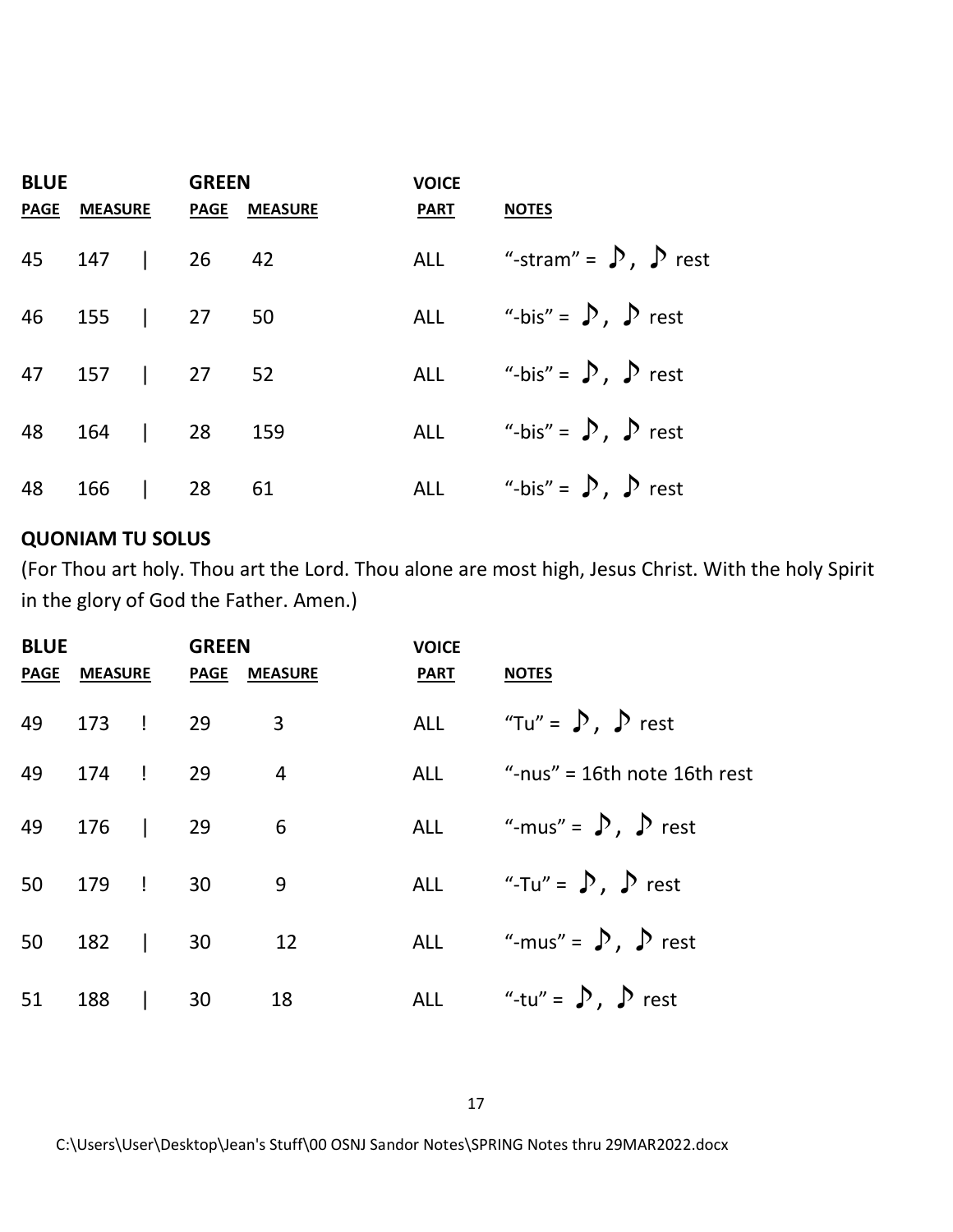| <b>BLUE</b> |                                                                                 | <b>GREEN</b> |                | <b>VOICE</b>   |                                                                              |
|-------------|---------------------------------------------------------------------------------|--------------|----------------|----------------|------------------------------------------------------------------------------|
| <b>PAGE</b> | <b>MEASURE</b>                                                                  | <b>PAGE</b>  | <b>MEASURE</b> | <b>PART</b>    | <b>NOTES</b>                                                                 |
|             | $52\rightarrow 60$ $194\rightarrow 248$ ! $31\rightarrow 35$ $24\rightarrow 78$ |              |                | <b>ALL</b>     | Group 4 $\int$ notes together;<br>Accent 1 <sup>st</sup> note in each group. |
| 54          | $206$                                                                           | 32           | 36             | B <sub>1</sub> | "-tris" = $\sum$ , $\sum$ rest                                               |
| 57          | 230                                                                             | 34           | 60             | S              | "-men" = $F#$                                                                |
| 59          | 246                                                                             |              |                | <b>ALL</b>     | TURN PAGE! (BLUE ONLY)                                                       |
| 60          | 252                                                                             | 35           | 82             | <b>ALL</b>     | "-men" = $\sum$ , $\sum$ rest                                                |

#### **CREDO**

(I believe in God. The Father Almighty, maker of heaven and earth, and of all things visible and invisible…)

#### **CUT TIME = Half note = 1 beat; 2 beats per measure**

| <b>Blue</b>         | Green |                     |           | <b>Measure</b> (BLUE and GREEN have the same measure numbers) |
|---------------------|-------|---------------------|-----------|---------------------------------------------------------------|
| 61                  | 36    | $9 - 10$            | <b>ST</b> | No breath between "-num" & "De-"                              |
| $61 \rightarrow 62$ | 36    | $10 \rightarrow 11$ | AB        | No breath between "-num" & "De-"                              |
| 62                  | 36    | 11                  | <b>ST</b> | "-um" = $J, J$ rest                                           |
| 62                  | 36    | 12                  | AB        | "-um" = $J, J$ rest                                           |
| 62                  | 36    | 17                  | <b>ST</b> | "-rae" = $J, J$ rest                                          |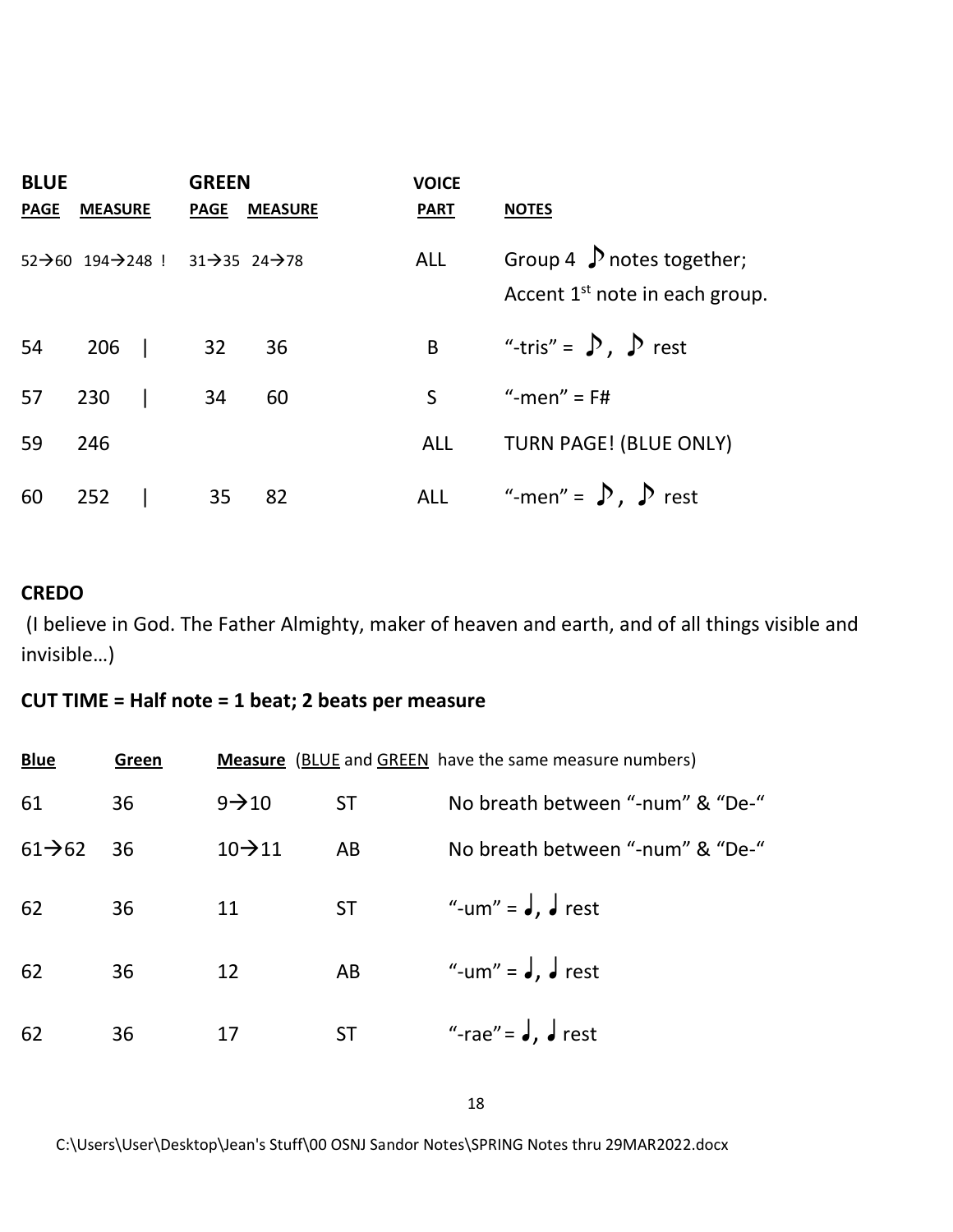| <b>Blue</b>         | Green               |                     |            | <b>Measure</b> (BLUE and GREEN have the same measure numbers) |
|---------------------|---------------------|---------------------|------------|---------------------------------------------------------------|
| 62                  | 37                  | 18                  | AB         | "-rae" = $J, J$ rest                                          |
| 67                  | 39                  | 52                  | <b>ST</b>  | "-ctum" = $J, J$ rest                                         |
| 67                  | 39                  | 53                  | AB         | "-ctum" = $J, J$ rest                                         |
| $68 \rightarrow 70$ | $39 \rightarrow 40$ | $65 \rightarrow 83$ | <b>ALL</b> | Pronounced "TSAY-lis" & "TSEN-dit"                            |
| 70                  | 40                  | 77                  | <b>ALL</b> | Break after fermata →WATCH SANDOR!                            |
| 70                  | 40                  | 81, 83              | <b>ALL</b> | "-lis" = $J, J$ rest                                          |

#### **ET INCARNATUS EST**

(And was incarnate by the Holy Spirit of the Virgin Mary. And was made man.)

Crucifixus is pronounced "Cru – tsee-**FIX-**us" "E-ti-am" is pronounced "**EH**– tsee-am" "Pon-ti-o" is pronounced "**Pone**-tsee-o"

Largo = SLOW. VERY EXPRESSIVE.

| <b>BLUE</b> |                | <b>GREEN</b> |             | <b>VOICE</b>   |             |    |                          |
|-------------|----------------|--------------|-------------|----------------|-------------|----|--------------------------|
| <b>PAGE</b> | <b>MEASURE</b> |              | <b>PAGE</b> | <b>MEASURE</b> | <b>PART</b> |    | <b>NOTES</b>             |
| 71          | 101            |              |             |                | <b>ALL</b>  |    | <b>TURN PAGE (BLUE)</b>  |
| 72          | 102            |              |             |                | S.          |    | Sing TOP note. (BLUE)    |
| 72          | 103            | $\mathbf{I}$ | 42          | 20             | <b>ALL</b>  |    | Emphasize "-na"          |
| 72          | 105            |              | 42          | 22             | ALL         | 19 | "-cto" = $\sum$ , $\sum$ |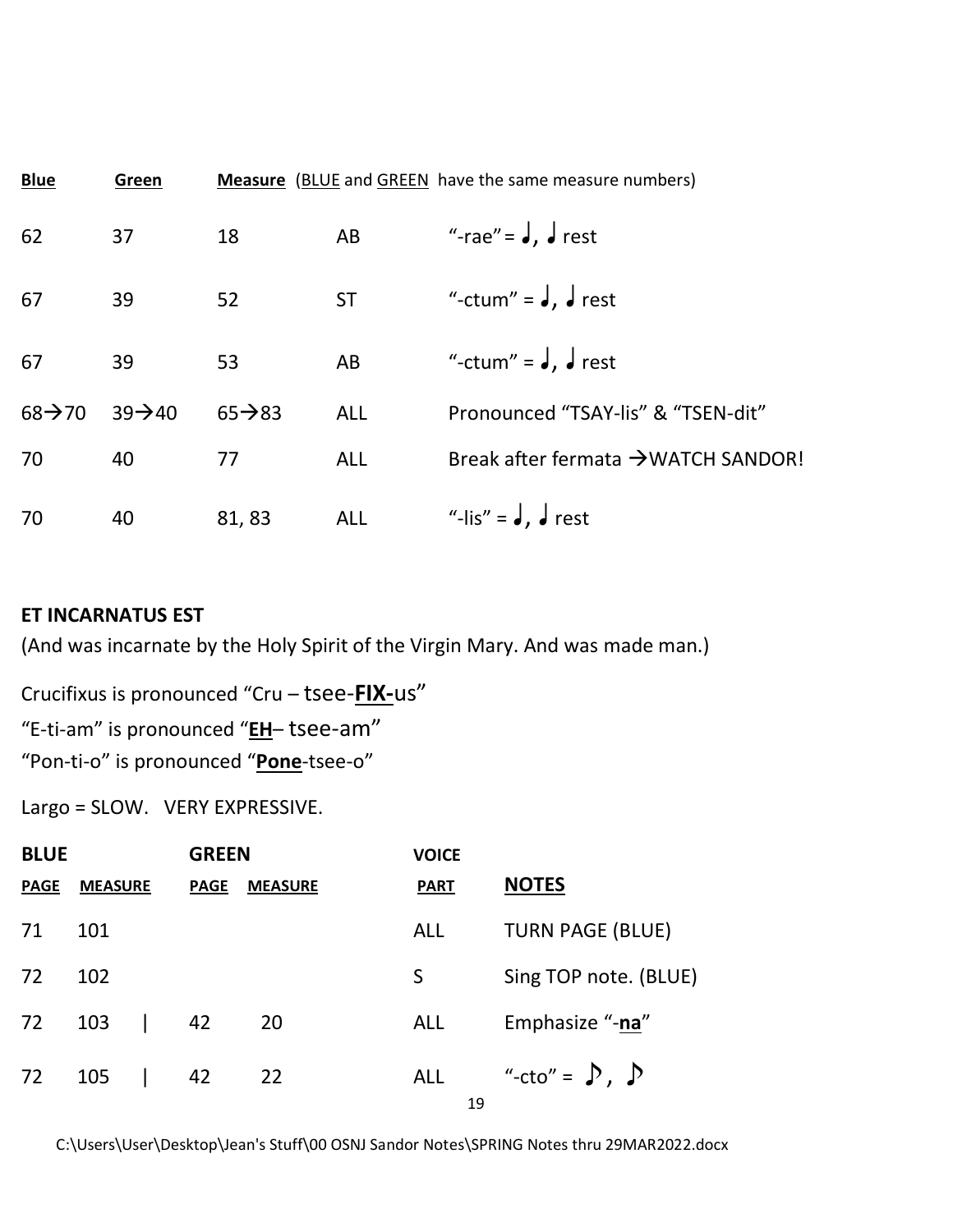| <b>BLUE</b> |                          | <b>GREEN</b>                                      |                                                                | <b>VOICE</b> |                                                                                                   |
|-------------|--------------------------|---------------------------------------------------|----------------------------------------------------------------|--------------|---------------------------------------------------------------------------------------------------|
| <b>PAGE</b> | <b>MEASURE</b>           | <b>PAGE</b>                                       | <b>MEASURE</b>                                                 | <b>PART</b>  | <b>NOTES</b>                                                                                      |
| 73          | 109                      | 43                                                | 26                                                             | <b>ALL</b>   | "t" of "est" on 3 <sup>rd</sup> beat. ("t" of "est" on tied $\sum$ )<br>Phrase with slight break. |
| 73          |                          |                                                   | 111 $\rightarrow$ 113! 43 $\rightarrow$ 44 28 $\rightarrow$ 29 | ALL          | Crucifixus pronounced "Cru - tsee-FIX-us".                                                        |
|             |                          |                                                   |                                                                |              | <b>DETACHED; DARK COLOR.</b>                                                                      |
| 73          | 111                      | $\begin{array}{ccc} & 43 & 28 \\ & & \end{array}$ |                                                                | <b>ALL</b>   | "t" of "est" on $\sqrt{ }$ rest. (3 <sup>rd</sup> beat)                                           |
| 73          | 113   43 30              |                                                   |                                                                | <b>ALL</b>   | Emphasize "-FIX-";<br>"e-ti-am" pronounced " <b>EH</b> - tsee-am"                                 |
| 74          | 114   43 31              |                                                   |                                                                | <b>ALL</b>   | "-bis" = $\sum$ , $\sum$ rest                                                                     |
| 74          | 115, 117   43 32, 34     |                                                   |                                                                | <b>ALL</b>   | "Pon-ti-o" is pronounced "PONE-tsee-o"                                                            |
| 74          | 116, 118   43 33, 35     |                                                   |                                                                | ALL          | "-to" = $\sum$ , $\sum$ rest                                                                      |
| 75          | $123 \rightarrow 12444$  |                                                   | $39 - 41$                                                      | $\mathsf{S}$ | Sing "ah (so it doesn't sound" screechy")                                                         |
| 75          | 123                      | 44                                                | 40                                                             | <b>SB</b>    | "-xus" = $\sum$ , $\sum$ rest                                                                     |
| 75          | 123                      | 44                                                | 40                                                             | T            | "-tus" = $\sum$ , $\sum$ rest                                                                     |
| 75          | 123 ! 44                 |                                                   | 40                                                             | A            | No breath between "-xus" and "pas-".                                                              |
| 75          | 124 ! 44                 |                                                   | 41                                                             | AB           | "-sus" = $\sum$ , $\sum$ rest                                                                     |
|             | 75→76 128→130 ! 44 45→47 |                                                   |                                                                | <b>ALL</b>   | "et", "se-", "-pul", "-tus" and                                                                   |
|             |                          |                                                   |                                                                |              | "est" = $\sum$ , $\sum$ rest; DARK.                                                               |

20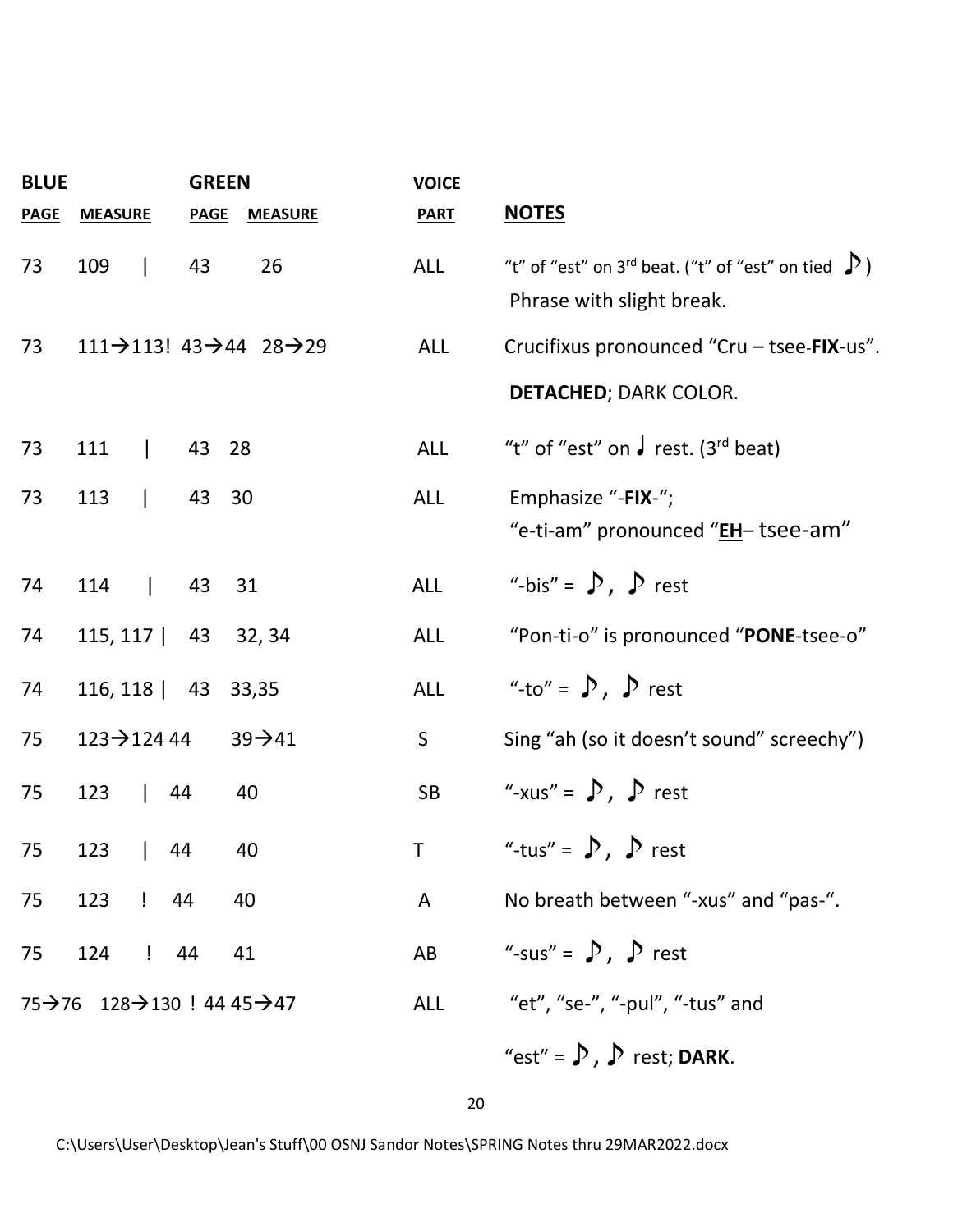| <b>BLUE</b> |                | <b>GREEN</b> |             | <b>VOICE</b>   |             |                                   |
|-------------|----------------|--------------|-------------|----------------|-------------|-----------------------------------|
| <b>PAGE</b> | <b>MEASURE</b> |              | <b>PAGE</b> | <b>MEASURE</b> | <b>PART</b> | <b>NOTES</b>                      |
| 76          | 132 ! 44       |              |             | 49             |             | ALL "-xus" = $\int$ , $\int$ rest |
| 76          | 134 !          |              | 44          | - 51           |             | ALL "-bis" = $\sum$ , $\sum$ rest |

#### **ET RESUREXIT**

(And on the 3<sup>rd</sup> day he rose again, according to the Scriptures. He ascended to heaven and he sits on the right hand of the Father.)

| <b>BLUE</b> |                    | <b>GREEN</b> |                           | <b>VOICE</b>      |                                                           |
|-------------|--------------------|--------------|---------------------------|-------------------|-----------------------------------------------------------|
|             |                    |              | PAGE MEASURE PAGE MEASURE | <b>PART NOTES</b> |                                                           |
|             | 77 138 ! 45 1      |              |                           |                   | ALL "t" of "et" on rest                                   |
|             | 77 141 ! 45 4      |              |                           |                   | ALL "-ras" = $\bigtriangledown$ , $\bigtriangledown$ rest |
|             | 77 142 ! 45 5      |              |                           |                   | ALL "t" of "et" on rest                                   |
|             | 78 143 ! 45 6      |              |                           |                   | ALL "-lum" = $\sum$ , $\sum$ rest                         |
|             | 78 145 ! 45 8      |              |                           |                   | ALL "-tris" = $\int$ , $\int$ rest                        |
|             | 78 145 ! 45 8      |              |                           |                   | ALL $''t''$ of "et" on $\int$ rest                        |
|             | 80 153 ! 46 14     |              |                           |                   | ALL "-os" = $J$ , $J$ rest                                |
|             | 80  154  !  46  16 |              |                           |                   | ALL $"$ -vos" = $\sum$ , $\sum$ BREAK, but NO breath      |
|             | 80 156 ! 46 19     |              |                           |                   | ALL "-os" = = $\sum$ , $\sum$ rest                        |
|             | 83 167 ! 47 30     |              |                           |                   | ALL "-ctum" = $\sum$ , $\sum$ rest                        |
|             |                    |              |                           |                   |                                                           |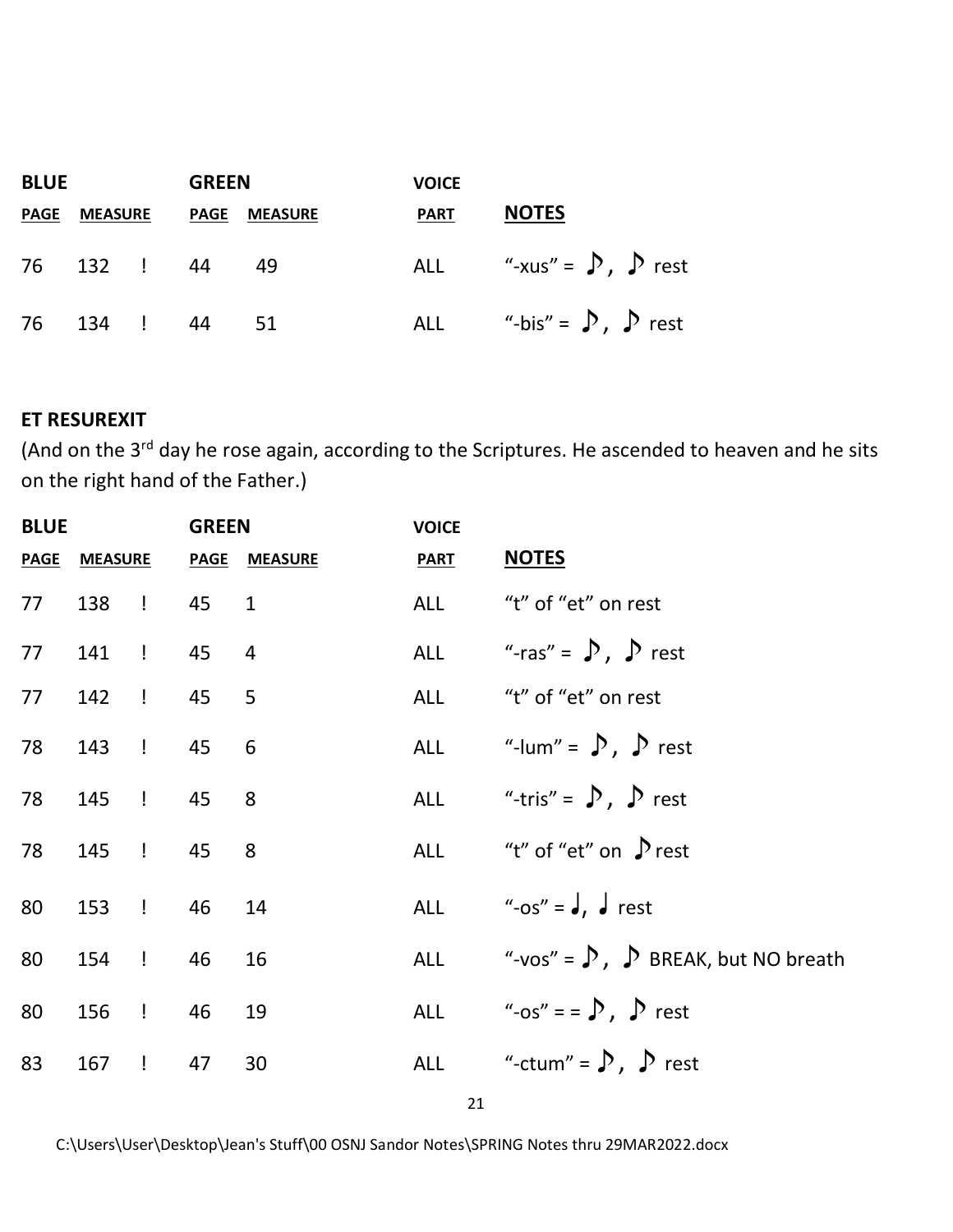| <b>BLUE</b> |                |               | <b>GREEN</b> |                      | <b>VOICE</b> |                                      |
|-------------|----------------|---------------|--------------|----------------------|--------------|--------------------------------------|
| <b>PAGE</b> | <b>MEASURE</b> |               |              | <b>PAGE MEASURE</b>  | <b>PART</b>  | <b>NOTES</b>                         |
| 83          | 154 ! 47       |               |              | 30                   |              | ALL "-ctum" = $\sum$ , $\sum$ rest   |
| 85          | 178            |               | 48           | 41                   | ALL          | "-tas" = DO NOT SHORTEN              |
| 87          | 187            | $\mathbf{I}$  | 49           | 50                   |              | ALL "-cam" = $\sum$ , $\sum$ rest    |
| 88          | 189            | $\frac{1}{2}$ | 49           | 52                   |              | ALL "-am" = $\sum$ , $\sum$ rest     |
| 88          | 192            | $\frac{1}{2}$ | 50           | 55                   | ALL          | No breath between" ma" & "in"        |
| 89          | 193            | $\mathbf{I}$  | 49           | 53                   |              | ALL "-nem" = $\sum$ , $\sum$ rest    |
| 89          | 197            | $\mathbf{I}$  | 50           | 60                   |              | ALL "-nem" = $\sum$ , $\sum$ rest    |
| 90          | 199            | $\mathbf{I}$  | 51           | 62                   |              | ALL "-rum" = $\sum$ , $\sum$ rest    |
| 92          | 213            |               |              |                      | $S_{\cdot}$  | Up stem (Blue only)                  |
|             |                |               | 52           | 76                   | $\mathsf{S}$ | Add the word "Et" on a half note "D" |
| 94          | 223            | $\mathbf{I}$  | 53           | 88                   |              | ALL "-men" = $\sum$ , $\sum$ rest    |
| 95          |                |               |              | 231, 232 ! 53 94, 95 | ALL          | Shorten "a-" & "-men"                |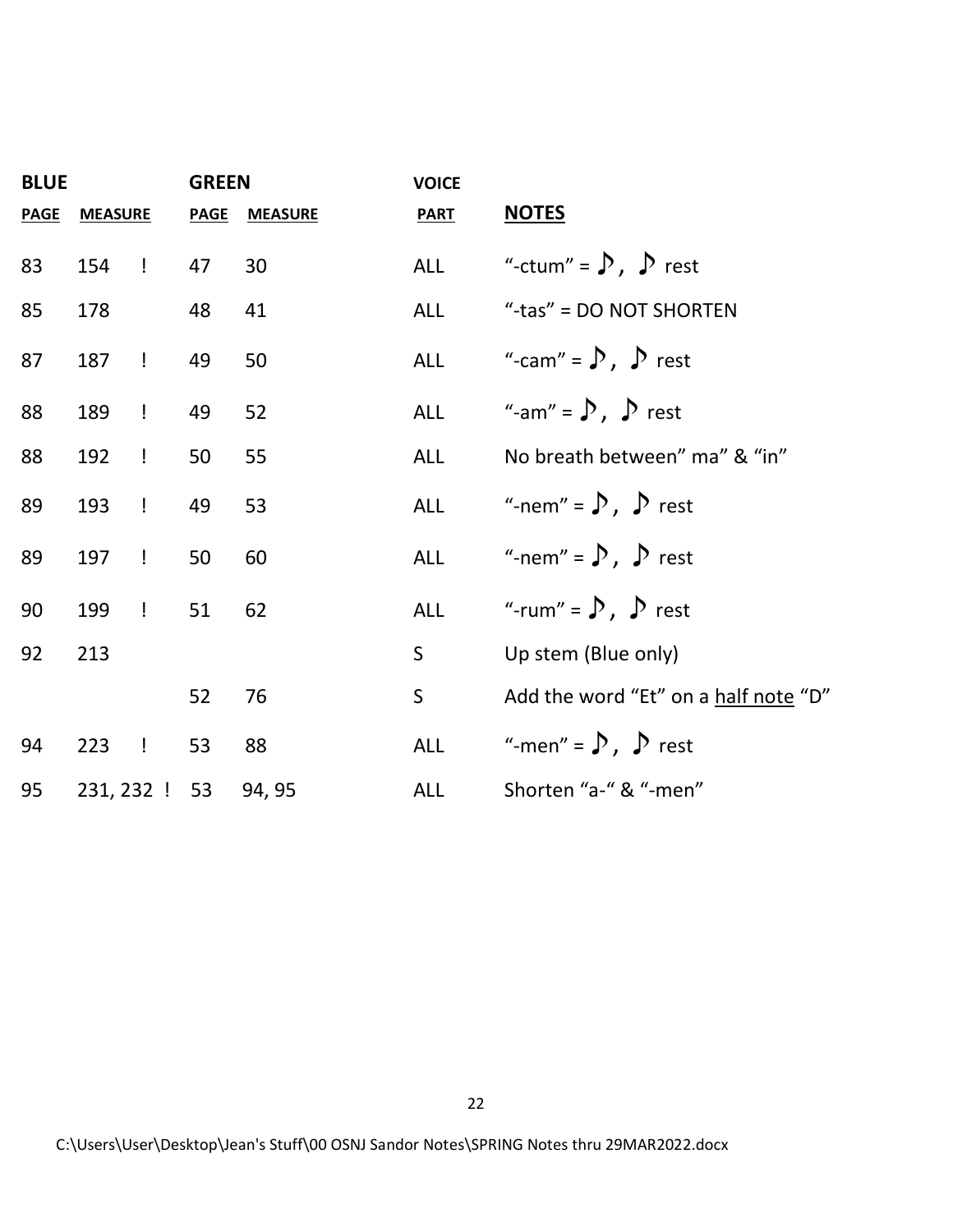#### **SANCTUS**

(Holy, Holy, Holy, Lord God of Hosts. Heaven and earth are full of thy glory. Hosanna in the highest.)

"Coe-li" is pronounced "TSEH-li" "Excelsis" is pronounced "Ex-TSEL-sis

"Sa-ba-ot" is pronounced "Sah-bah-OAT"

2 measure phrases

|     | <b>Blue Green</b> | <b>Measure</b>                    | <b>Voice Part</b>                     | <b>Notes</b>                        |
|-----|-------------------|-----------------------------------|---------------------------------------|-------------------------------------|
|     |                   |                                   | (BLUE & GREEN = same measure numbers) |                                     |
| 98  | 55                | 5                                 | <b>ALL</b>                            | "-nus" = $\sum$ , $\sum$ rest       |
| 98  | 55                | 6                                 | $\mathsf{S}$                          | "-oth" = $\sum$ , $\sum$ rest       |
| 98  | 55                | 6                                 | <b>ATB</b>                            | Quick breath after "-oth"           |
| 99  | 55                | 10                                | <b>ALL</b>                            | Slightly lower - Watch Sandor!      |
| 99  | 56                | 12                                | <b>ALL</b>                            | "COE-li" pronounced "TSEL-ly"       |
|     |                   | 100-101 56-57 15 $\rightarrow$ 26 | <b>ALL</b>                            | Roll "rr" in "ter-ra"               |
| 100 | 56                | 17                                | TB                                    | Detach "-ri-a" (staccato)           |
| 100 | 56                | 18                                | A                                     | Detach "-ri-a" (staccato)           |
| 100 | 56                | 19                                | $\mathsf S$                           | Detach "-ri-a" (staccato)           |
| 102 | 57                | $27 \rightarrow 28$               | <b>ALL</b>                            | "glo-ri-a tu-a" = slightly detached |
| 102 | 57                | 30                                | <b>ATB</b>                            | "-sis" = $\sum$ , $\sum$ rest       |
| 103 | 57                | 33                                | <b>ATB</b>                            | "-sis" = $\sum$ , $\sum$ rest       |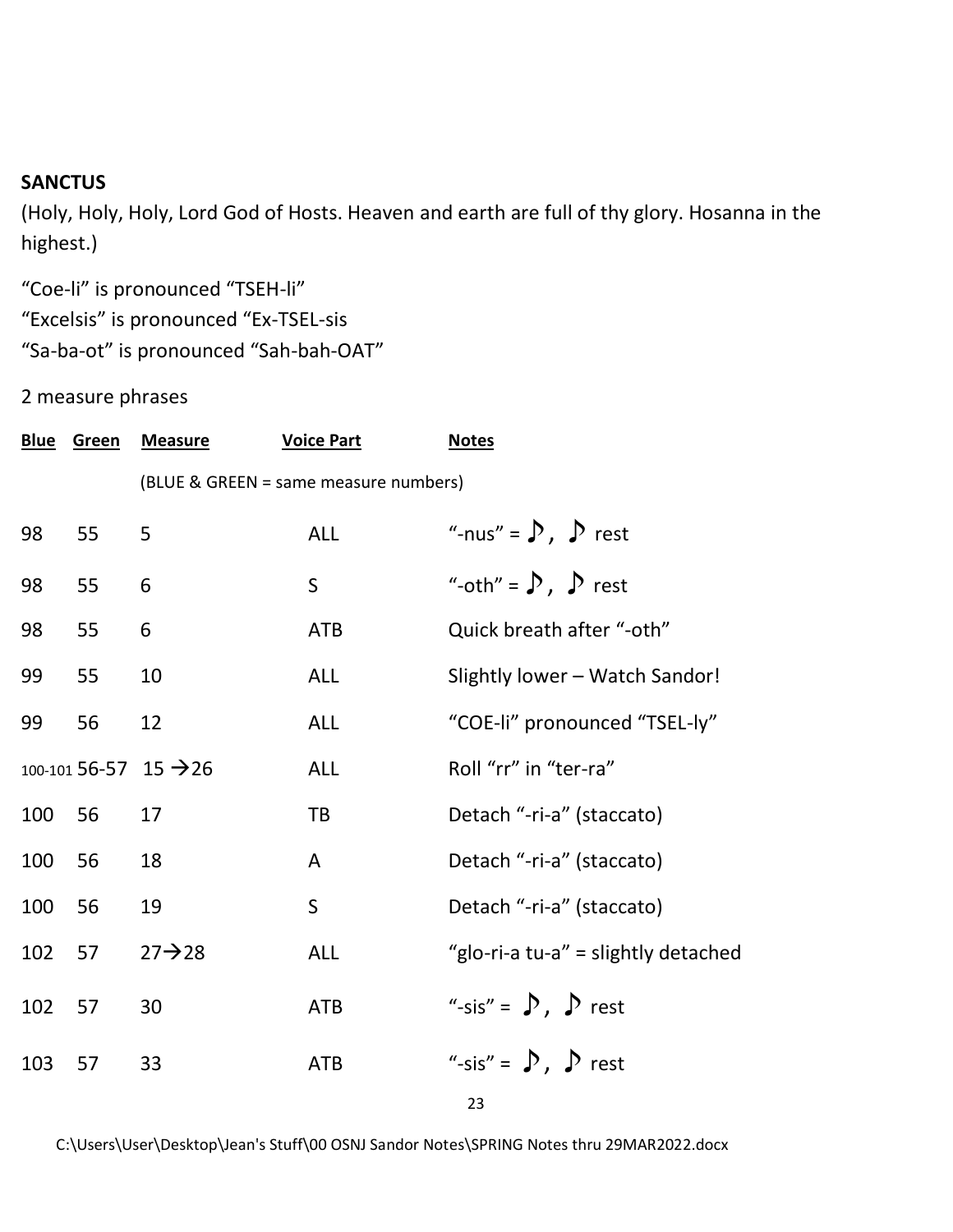| Blue   | Green | Measure | <b>Voice Part</b>                     | <b>Notes</b>                  |
|--------|-------|---------|---------------------------------------|-------------------------------|
|        |       |         | (BLUE & GREEN = same measure numbers) |                               |
| 104 57 |       | 45, 47  | S                                     | "-sis" = $\sum$ , $\sum$ rest |
| 105    | 58    | 50      | ALL                                   | "-sis" = $\sum$ , $\sum$ rest |

#### **BENEDICTUS** (qui venit in Domine Domini)

(Blessed is He who comes in the name of the Lord. Hosanna in the highest.)

#### **Conducted 4 beats per measure**

Blue and Green = same measure numbers.

#### "Ex-cel-sis" is pronounced "Ex-**TELL**-sis"

|        |        | <b>Blue Green Measure</b> | <b>Voice Part</b>                        | <b>Notes</b>                           |
|--------|--------|---------------------------|------------------------------------------|----------------------------------------|
|        |        |                           | (Blue and Green = same measure numbers.) |                                        |
| 107    | 60     | 39                        | ALL                                      | "-nit" = $16th$ note, $16th$ rest      |
| 111 62 |        | 79                        | T.                                       | $4-16^{TH}$ notes                      |
| 113 63 |        | $96 \rightarrow 97$       | <b>ALL</b>                               | Articulate each note "-tus qui ve-nit" |
|        | 113 63 | 97                        | <b>ALL</b>                               | "-nit" = $16th$ note, $16th$ rest      |
| 117 66 |        | 123                       | <b>ALL</b>                               | "-ctus" = $\sum$ , $\sum$ rest         |
| 117 66 |        | 125                       | <b>ALL</b>                               | "-nit" = $\sum$ , $\sum$ rest          |
| 117    | 66     | 123                       | <b>ALL</b>                               | "-ne" = $\sum$ , $\sum$ rest           |

24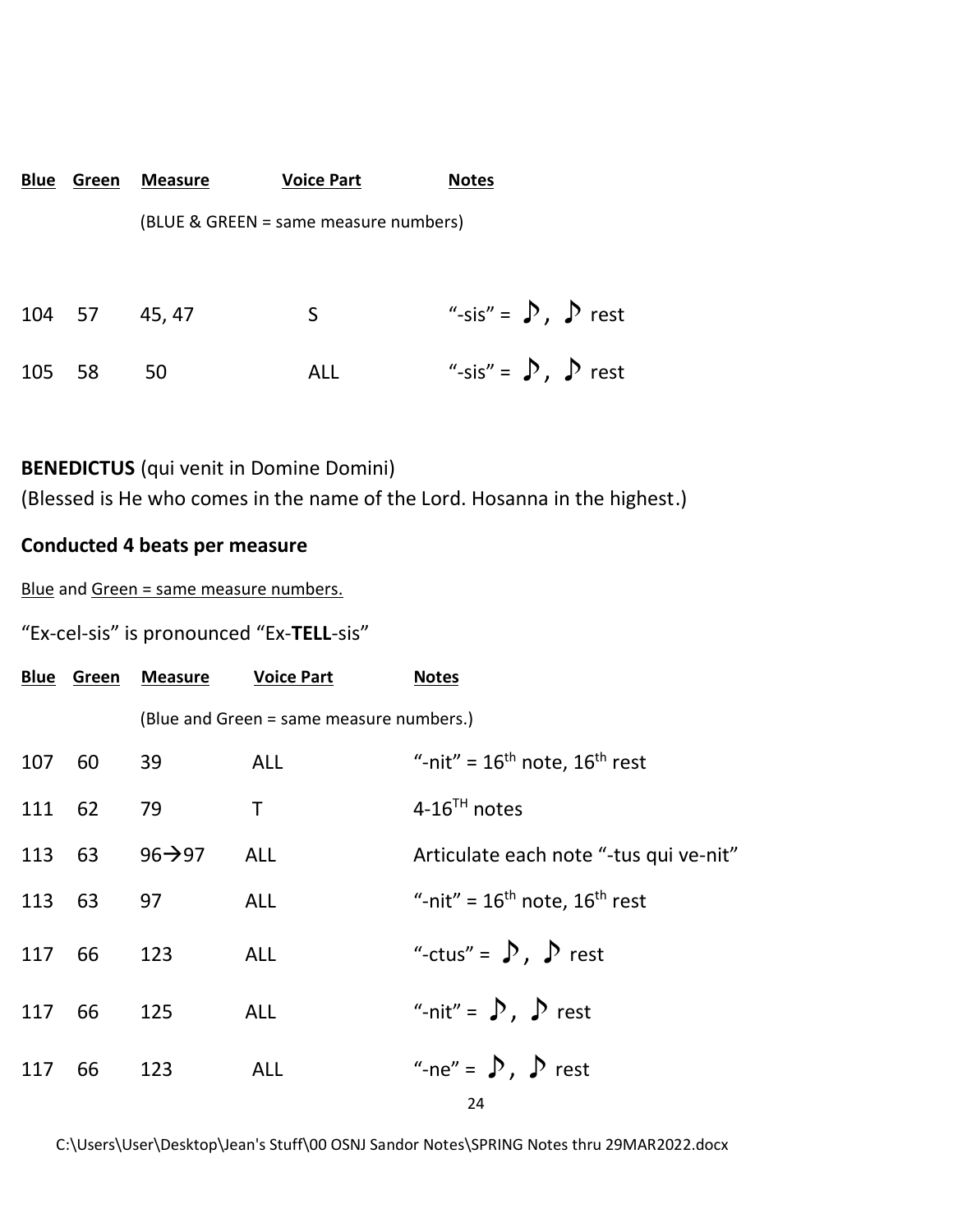|        | <b>Blue Green</b> | <b>Measure</b>               | <b>Voice Part</b>                        | <b>Notes</b>                  |
|--------|-------------------|------------------------------|------------------------------------------|-------------------------------|
|        |                   |                              | (Blue and Green = same measure numbers.) |                               |
| 118 67 |                   | 137                          | <b>ALL</b>                               | Pronounced "ex-tell-sis"      |
| 119 67 |                   | 142                          | <b>ALL</b>                               | <b>DO NOT SHORTEN!</b>        |
| 119 67 |                   | 146                          | <b>ALL</b>                               | <b>DO NOT SHORTEN!</b>        |
|        |                   | 120 68 148 $\rightarrow$ 150 | <b>ALL</b>                               | `Soft then SUDDENLY LOUD!     |
| 120    | 68                | 150                          | S                                        | Short break after "sis"       |
| 120    | 68                | 150                          | <b>ATB</b>                               | "-sis" = $\sum$ , $\sum$ rest |
| 121    | 68                | 154                          | <b>ATB</b>                               | "-sis" = $\sum$ , $\sum$ rest |
| 121    | 68                | 157                          | <b>ALL</b>                               | "-sis" = $\sum$ , $\sum$ rest |
| 121    | 68                | 161                          | <b>ALL</b>                               | <b>WATCH SANDOR TO SIT!</b>   |

#### **AGNUS DEI – SOLO QUARTET**

(Lamb of God who takes away the sins of the world, have mercy on us.)

| 125 |  |  |  | <b>WATCH SANDOR TO STAND!</b> |
|-----|--|--|--|-------------------------------|
|-----|--|--|--|-------------------------------|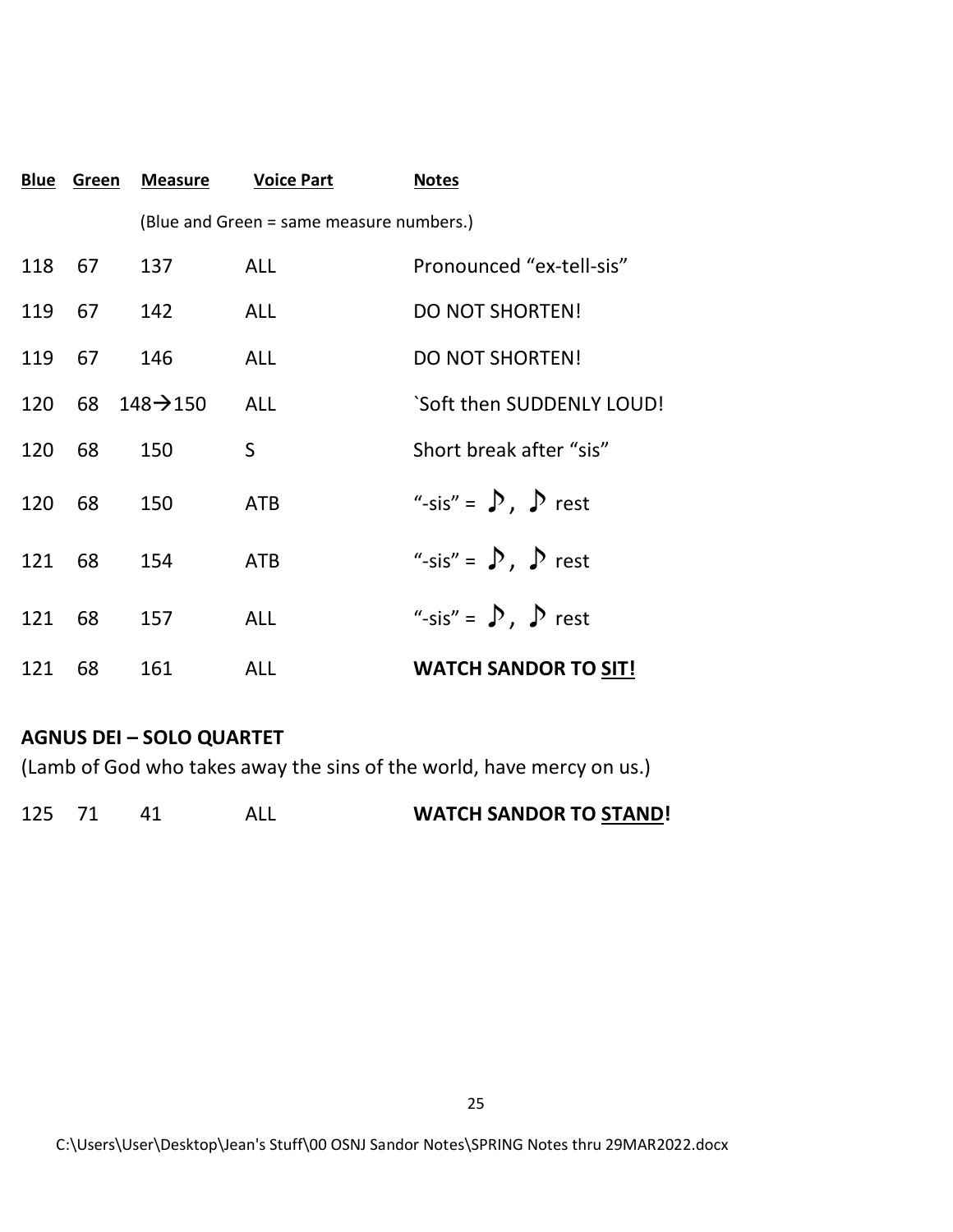# **DONA NOBIS pacem**

(Grant us peace)

| <b>BLUE</b> | PAGE MEASURE            |                                                | <b>GREEN</b><br><b>PAGE</b> | <b>MEASURE</b>      | <b>VOICE</b><br><b>PART</b> | <b>NOTES</b>                                 |
|-------------|-------------------------|------------------------------------------------|-----------------------------|---------------------|-----------------------------|----------------------------------------------|
|             | 126->141                |                                                |                             |                     | ALL                         | Pa-cem is pronounced "PA-tsem".              |
| 126 43      |                         | $\mathbf{1}$ and $\mathbf{1}$                  | 72                          | $2^{\circ}$         | $\mathsf{A}$                | "-cem" = $\sum$ , $\sum$ rest                |
| 126 44      |                         | $\mathbf{I}$                                   | 72                          | 3 <sup>1</sup>      | $\mathsf T$                 | "-cem" = $\sum$ , $\sum$ rest                |
| 126 45      |                         | $\mathbf{I}$                                   | 72                          | $\overline{4}$      | A                           | "-cem" = $\sum$ , $\sum$ rest                |
| 127 46      |                         | $\mathbf{I}$                                   | 72                          | 5                   | $\mathsf{T}$                | "-cem" = $\sum$ , $\sum$ rest                |
| 127 49      |                         | $\mathbf{I}$                                   | 72                          | 8                   | $\sf B$                     | "-cem" = $\sum$ , $\sum$ rest                |
| 128 50      |                         | $\mathbf{I}%$                                  | 72                          | 9                   | $\mathsf{S}$                | "-cem" = $\sum$ , $\sum$ rest                |
| 128 53      |                         | $\mathbf{I}$                                   | 73                          | 12                  | <b>ATB</b>                  | "-cem" = $\sum$ , $\sum$ rest                |
| 129 54      |                         | $\mathbf{I}$                                   | 73                          | 13                  | $\mathsf{S}$                | "pa-"= $4 - 16$ <sup>th</sup> notes          |
| 129 54      |                         | $\mathbf{I}$                                   | 73                          | 13                  | B                           | "-pa" = $\underline{C#}$ NOT $\underline{A}$ |
| 128 57      |                         | $\mathbf{I}$                                   | 73                          | 16                  | ALL                         | "-cem" = $\sum$ , $\sum$ rest                |
|             | 130 $60 \rightarrow 61$ | $\frac{1}{2}$                                  | 74                          | $19 \rightarrow 20$ | ALL                         | SHARP!                                       |
| 131 64      |                         | $\mathbf{I}$                                   | 74                          | 23                  | SA                          | "-cem" = $\sum$ , $\sum$ rest                |
| 131 66      |                         | $\mathbf{I}$ and $\mathbf{I}$ and $\mathbf{I}$ | 74                          | <b>ALL</b><br>25    |                             | "-cem" = $\sum$ , $\sum$ rest                |
|             | 132 71 1 75             |                                                |                             | <b>A</b><br>30      |                             | "-cem" = $\sum$ , $\sum$ rest                |
| 133 74      |                         | $\mathbf{I}$                                   | 75                          | 33                  | <b>ST</b>                   | "-cem" = $\sum$ , $\sum$ rest                |